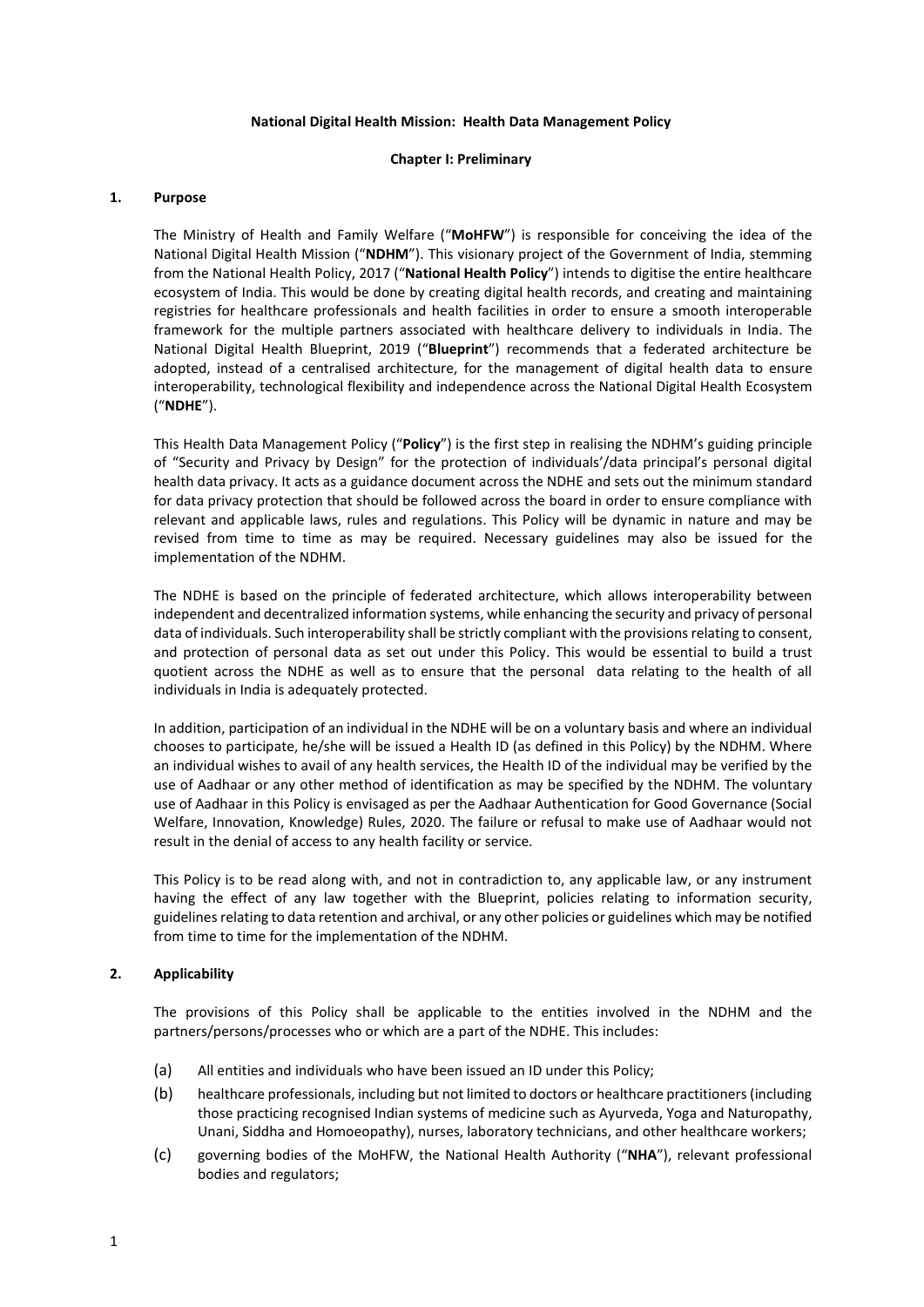- (d) Health Information Providers;
- (e) any health facility which collects, stores and transmits personal data in electronic form in connection with its transactions;
- (f) payers such as Central Government, State Governments, insurers, health plans and charitable institutions;
- (g) pharmaceuticals drug manufacturers, medical device manufacturers, and entities involved in the relevant supply chain;
- (h) research bodies such as institutions, individual researchers including researchers utilising data for health data analytics, statisticians, analysts and public health institutions;
- (i) all individuals, teams, entities or ecosystem partners who collect or process personal data of any individual as part of the NDHE; and
- (j) all methods of contact, including in person, written, via Internet, direct mail, telephone or facsimile, as the case may be.

### 3. Objectives

The key objectives of this Policy are:

- (a) to provide adequate guidance and to set out a framework for the secure processing of personal and sensitive personal data of individuals who are a part of the NDHE in compliance with all applicable laws;
- (b) to safeguard digital personal data within the ambit of the NDHE, including the Personal Health Identifier, the electronic health records and electronic medical records, by implementing adequate technical and organisational measures across the NDHE;
- (c) to create a system of digital health records which is easily accessible to individuals and health service providers and is purely voluntary in nature, based on the consent of individuals, and in compliance with international standards and/or other relevant standards related to data interoperability and data sharing as may be notified for the implementation of NDHM from time to time;
- (d) to increase awareness of the importance of data privacy and instill a privacy-oriented mindset among the members of NDHM and its ecosystem partners;
- (e) to ensure portability in the provision of health services;
- (f) to establish appropriate institutional mechanisms for auditing of the NDHE as needed and to encourage stakeholders and ecosystem partners to adopt the data protection principles set out in this Policy; and
- $(g)$  to leverage the information systems existing in the Indian health sector by encouraging conformity with the defined data privacy standards and integrating such existing systems with NDHE.

### 4. Definitions

In this Policy, unless the context otherwise requires, -

- (a) "anonymisation" in relation to personal data, means such irreversible process of transforming or converting personal data to a form in which a data principal cannot be identified through any means reasonably likely to be used to identify such data principal;
- (b) "child" means a natural person/individual who has not completed eighteen years of age;
- (c) "consent" means the consent referred to in Clause 9 of this Policy;
- (d) "consent artifact" means a machine-readable document that specifies the parameters and scope of data sharing and access that a data principal consents to in any personal data sharing transaction;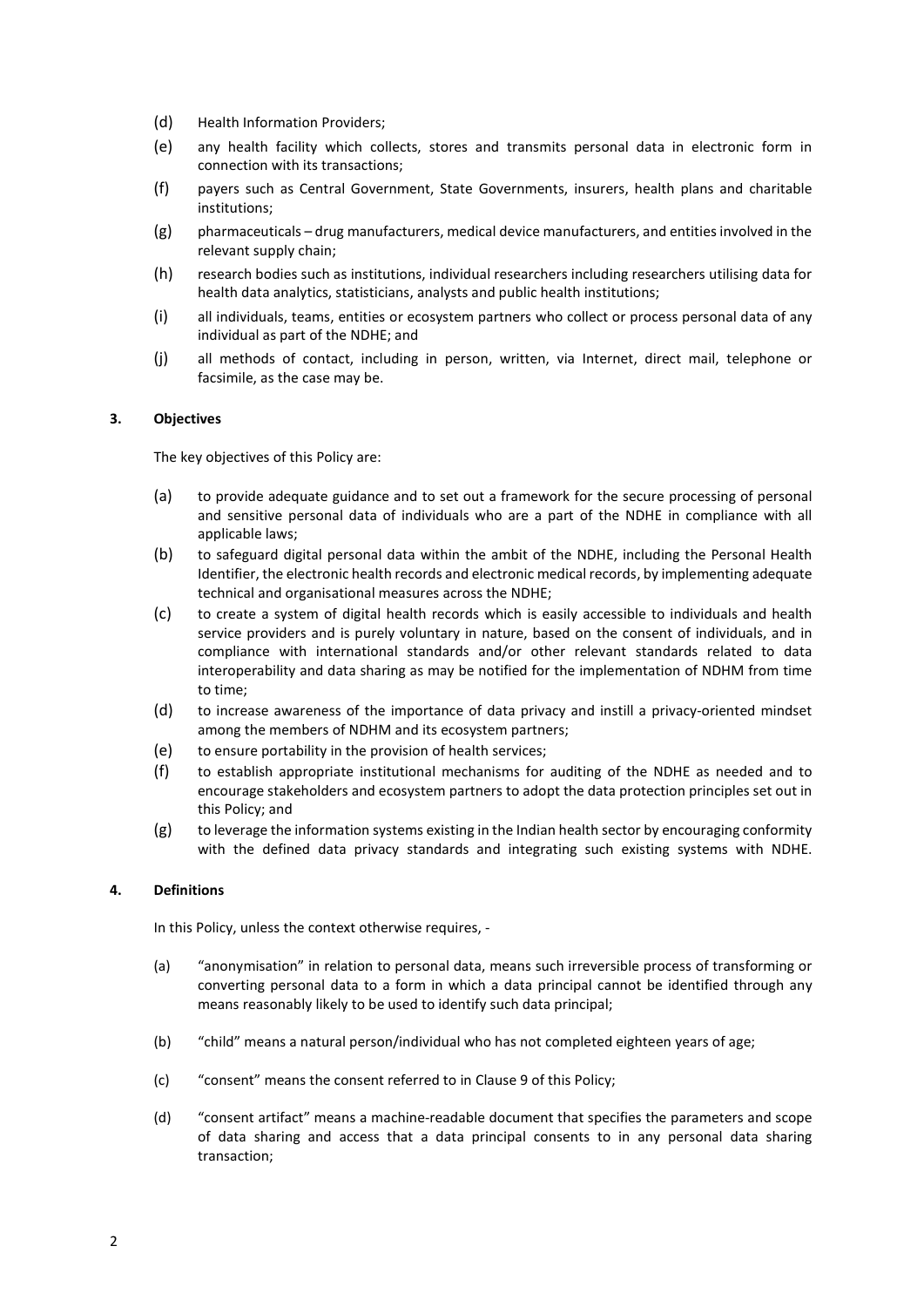- (e) "consent manager" means an electronic system that interacts with the data principal and obtains consent from him/her for any intended access to personal data;
- (f) "data" means and includes a representation of information, facts, concepts, opinions, or instructions in a manner suitable for communication, interpretation, or processing by humans or by automated means;
- (g) "data fiduciary" means any person, including the State, a company, any juristic entity or any individual who alone, or in conjunction with others, determines the purpose and means of processing of personal data. For the purpose of this Policy, data fiduciaries would include Health Information Providers and Health Information Users if such entities are determining the purpose and means of processing of personal data;
- (h) "data principal" means the natural person/individual to whom the personal data relates;
- (i) "data processor" means any person, including the State, a company, any juristic entity or any individual, who processes personal data on behalf of a data fiduciary;
- (j) "de-identification" means the process by which a data fiduciary or data processor may remove, or mask identifiers from personal data, or replace them with such other fictitious name or code that is unique to a data principal but does not, on its own, directly identify the data principal;
- (k) "electronic health records" or "EHR" are one or more repositories, physically or virtually integrated, of data in digital form, relevant to the wellness, health and healthcare of an individual, capable of being stored and communicated securely and of being accessible by multiple authorized users (such as healthcare professionals or health facilities), represented according to a standardized or commonly agreed logical information model. Essentially, an EHR is a collection of various medical records that get generated during any clinical encounter or events;
- (l) "electronic medical records" or "EMR" refers to a repository of records that is stored and used by the HIP generating such records to support patient diagnosis and treatment. EMR may be considered as a special case of EHR, limited in scope to the medical domain or is focused on the medical transaction;
- (m) "harm" means, --
	- (i) bodily or mental injury;
	- (ii) loss, distortion or theft of identity;
	- (iii) financial loss or loss of property;
	- (iv) loss of reputation or humiliation;
	- (v) loss of employment;
	- (vi) any discriminatory treatment;
	- (vii) any subjection to blackmail or extortion;
	- (viii) any denial or withdrawal of a service, benefit or good resulting from an evaluative decision about the data principal;
	- (ix) any restriction placed or suffered directly or indirectly on speech, movement or any other action arising out of a fear of being observed or surveilled; or
	- (x) any observation or surveillance that is not reasonably expected by the data principal;
- (n) "health facility" refers to health facilities across the country and includes hospitals, clinics, diagnostic centres, health and wellness centres, mobile vans, ambulances and pharmacies;
- (o) "Facility ID" refers to the unique ID allocated to each health facility in accordance with Chapter IV of this Policy;
- (p) "HFR" refers to the Health Facility Registry referred to in Clause 24 of this Policy;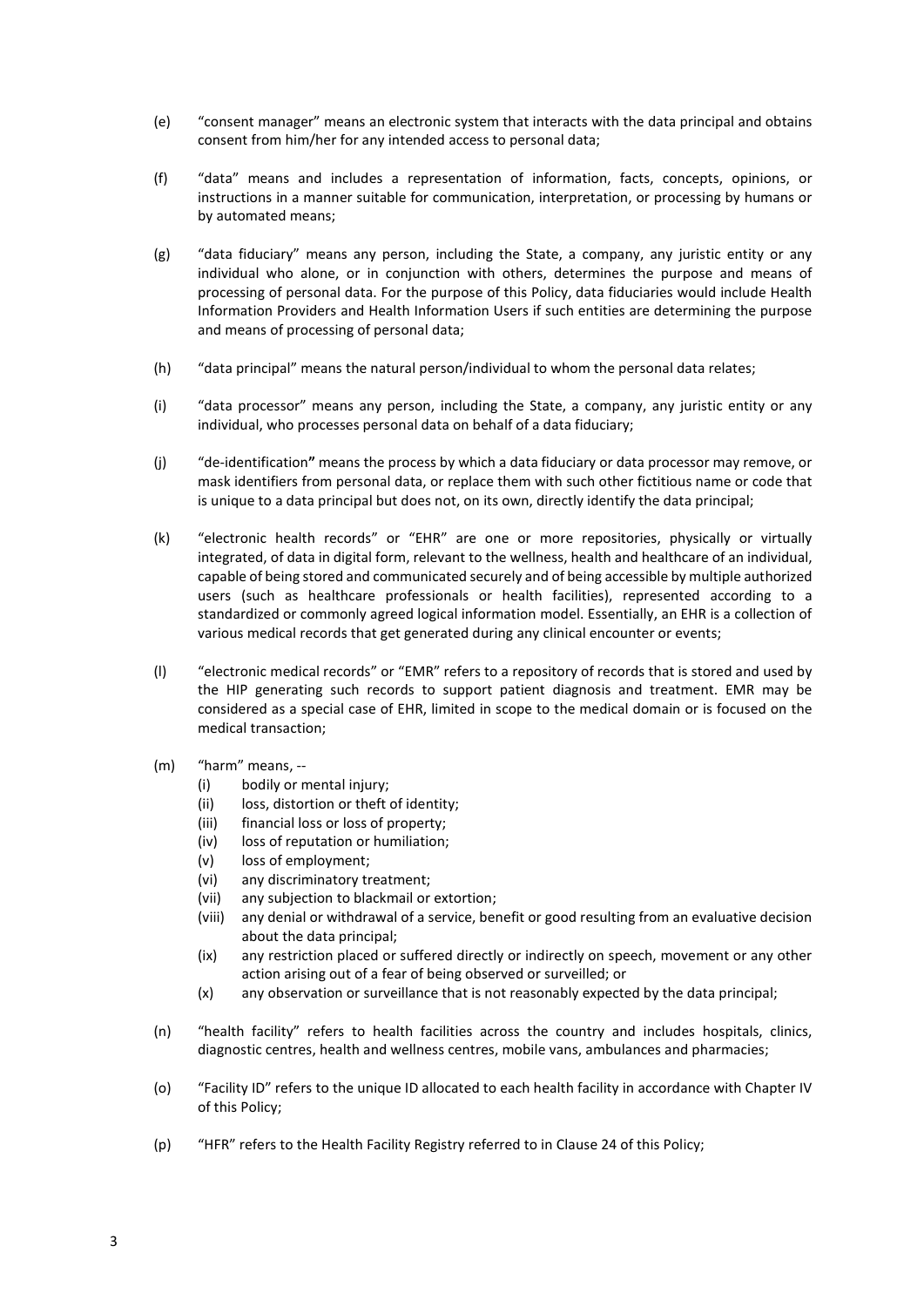- (q) "Health ID" refers to the Identification Number or Identifier allocated to a data principal in accordance with Chapter IV of this Policy;
- (r) "Health ID Provider" means persons such as data fiduciaries, HIPs or HIUs which have been authorised by the NDHM to issue Health IDs in accordance with Clause 17.1 of this Policy;
- (s) "Health Information Provider" or "HIPs" means hospitals, diagnostic centres, public health programs, or other such entities registered with the HFR or other entities which act as information providers (by generating, storing and distributing health records) in the digital health ecosystem;
- (t) "Health Information Users" or "HIUs" are entities that are permitted to request access to the personal data of a data principal and can access the same with the consent of the data principal in accordance with this Policy;
- (u) "health locker" means a service of information exchange of electronic health records or electronic medical records, which can be accessed by the data fiduciary or data processor upon receiving the consent of the data principal and where such service can also be used by a data principal in order to create Personal Health Records;
- (v) "Healthcare Professional ID" refers to the unique ID allocated to each healthcare professional in accordance with Chapter IV of this Policy;
- (w) "nominee", for the purposes of this Policy, refers to a natural person/individual who has attained majority upon completing eighteen years of age and is authorized to take decisions with respect to health data which otherwise a major data principal of sound mind could take;
- (x) "official identifier" means any number, code, or other identifier assigned to a data principal under a law made by Parliament or any State Legislature or which may be issued by the NDHM or any other identifier specified by the NDHM, for the purpose of verifying the identity of a data principal;
- (y) "personal data" means data about or relating to a natural person who is directly or indirectly identifiable, having regard to any characteristic, trait, attribute or any other feature of the identity of such natural person, whether online or offline, or any combination of such features with any other information. For the purpose of this Policy, personal data would include Personal Health Identifier;
- (z) "Personal Health Identifier" or "PHI" is the data that could potentially identify a specific data principal and can be used to distinguish such data principals from another. PHIs could also be used for re-identifying previously de-identified data. It could include a data principal's demographic and location information, family and relationship information and contact details;
- (aa) "Personal Health Records" or "PHR" is a health record that is initiated and maintained by an individual. An ideal PHR would provide a complete and accurate summary of the health and medical history of an individual by gathering data from many sources and making this accessible online. Generally, such records are maintained in a secure and confidential environment such as in a health locker, allowing only the individual, or people authorized by the individual, to access the medical data;
- (bb) "processing" in relation to personal data, means an operation or set of operations performed upon personal data, and may include operations such as collection, recording, organisation, structuring, storage, adaptation, alteration, anonymisation, retrieval, use, alignment or combination, indexing, disclosure by transmission, dissemination or otherwise making available, restriction, erasure or destruction;
- (cc) "pseudonymisation" means a data management and de-identification procedure by which personally identifiable information fields within a data record are replaced by one or more artificial identifiers, or pseudonyms;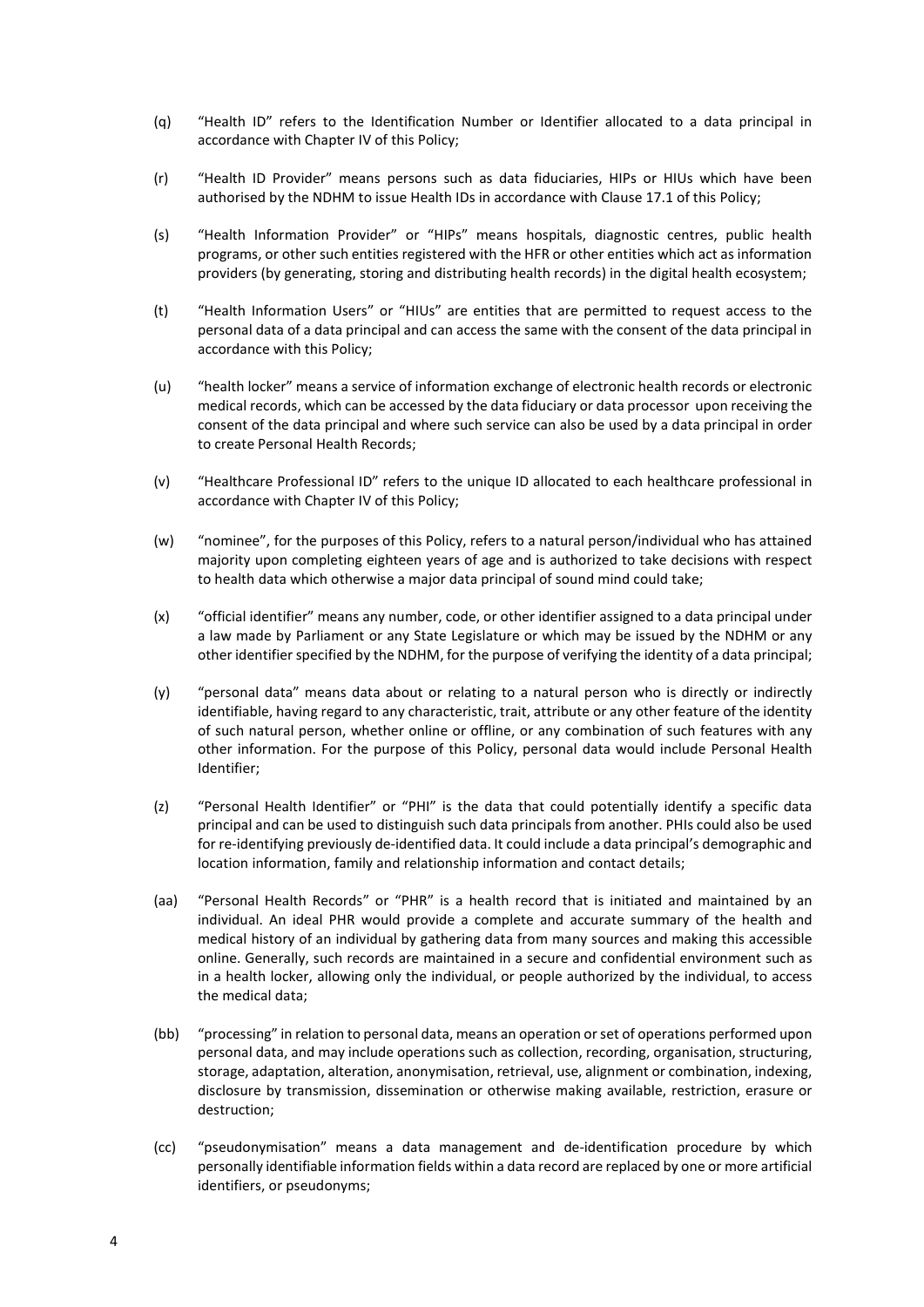- (dd) "repository" means a system where data is stored, maintained and preserved in a digital form and is optimised for various uses and functions, as may be required;
- (ee) "sensitive personal data" means means sensitive personal data as defined under Rule 3 of the Information Technology (Reasonable Security Practices and Procedures and Sensitive Personal Data or Information) Rules, 2011 and shall include official identifiers;
- (ff) "significant harm" means harm that has an aggravated effect having regard to the nature of the personal data being processed, the impact, continuity, persistence or irreversibility of the harm.

### Chapter II: Entities under the NDHE, Applicable Law and Governance Structure

### 5. Entities under the NDHE and applicable laws

- 5.1 The NDHM shall specify the procedure for permitting different classes of entities such as data fiduciaries, data processors, Health Information Providers, Health Information Users, repositories and Health ID Providers to operate in the NDHE.
- 5.2 Such procedures shall provide, inter alia, for the eligibility criteria, authorization/ registration process, obligations, and terms and conditions for the entities mentioned in Clause 5.1 above.
- 5.3 All entities to which this Policy is applicable must adhere to and comply with all applicable laws, and rules and regulations made thereunder, and any other standards pertaining to data protection, processing of personal or sensitive personal data, informational privacy, and information technology that may currently be in force in India.

### 6. Governance structure

The governance structure for the NDHE shall be as specified by the NDHM. In addition, the governance structure shall consist of such committees, authorities and officers at the national, state, health facility and other levels as will be necessary to implement the NDHM. It shall consist of a data protection officer ("NDHM-DPO") who shall be a government officer and who shall, in addition to the functions identified under this Policy, communicate with regulators and external stakeholders on matters concerning data privacy and serve as an escalation point for decision-making on data governance and other matters concerning data. In addition to the NDHM-DPO, the governance structure of the NDHE shall also consist of a grievance redressal officer ("NDHM-GRO") who shall be responsible for carrying out the functions set out in Clause 32.3 of this Policy. It is further envisaged that the MoHFW and the Ministry of Electronics and Information Technology ("MeitY") shall provide overall guidance to the NDHM on relevant aspects of the NDHE. Further specific details in relation to governance structure may be stipulated from time to time.

#### Chapter III: Consent Framework

#### 7. Collection of personal data by data fiduciaries

Data fiduciaries can collect personal data, which shall be limited to such data that is necessary for the purposes specified under Clause 9.3 of this Policy.

#### 8. General principles governing consent framework

The consent framework under this Policy should incorporate the following principles in relation to processing of personal data by data fiduciaries:

(a) Data principals should at all times have control and decision-making power over the manner in which personal data associated with them is collected and processed further.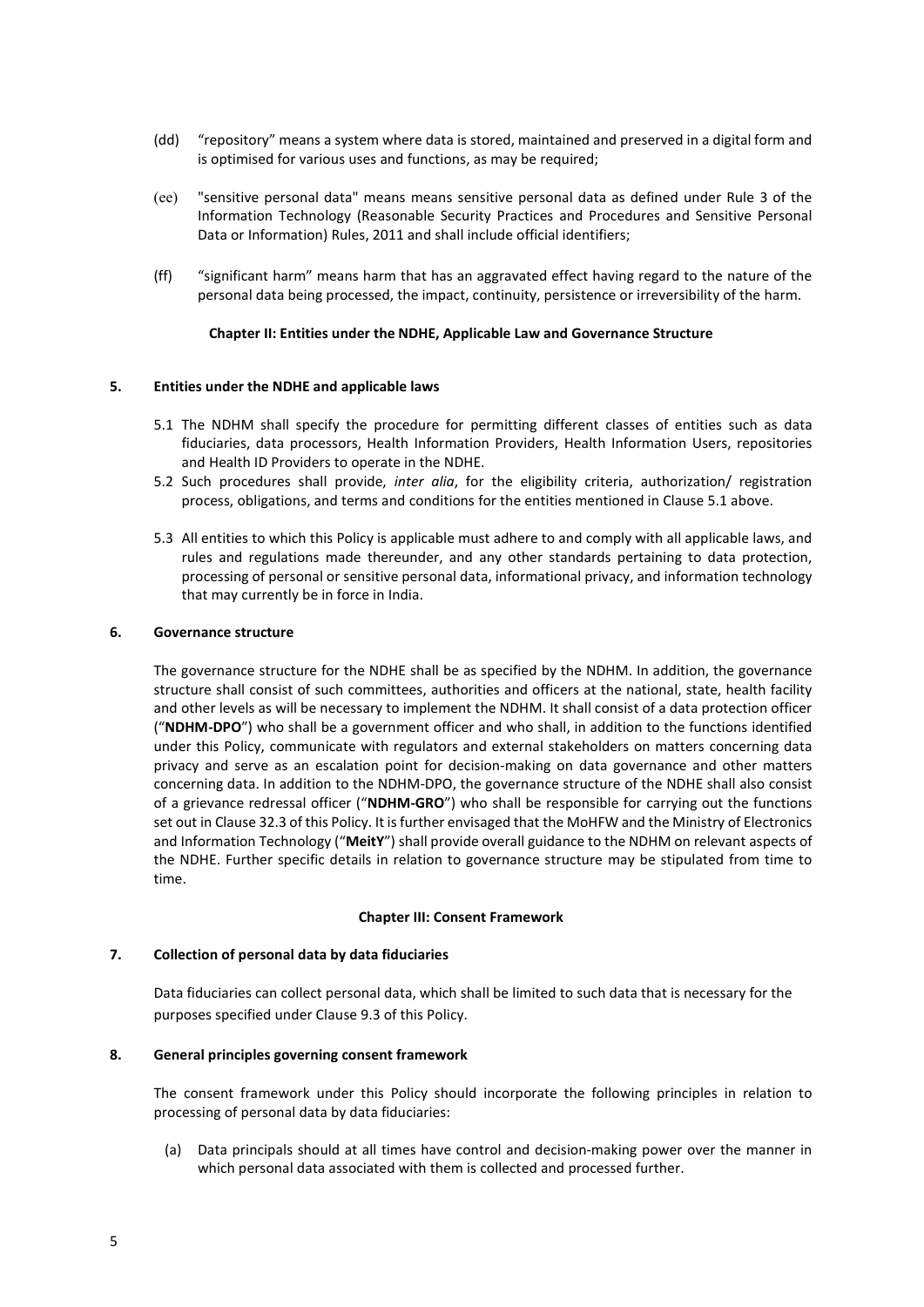- (b) Specifically, in case of electronic consent, data fiduciaries should make use of appropriate technological means to prevent security breaches and to guarantee integrity of access permissions given by data principals. Such technological means must be in conformance with the national and international standards, as may be notified for the implementation of NDHM from time to time.
- (c) So far as sharing or disclosure of any personal data is concerned, the technical design of the consent management framework should also ensure interoperability across all players of the NDHE. The framework should be agnostic to applications, programming languages, and platforms.

# 9. Consent in relation to collection and processing of personal data

- 9.1 Data fiduciaries can collect or process personal data only with the consent of the data principal. It is the responsibility of the data fiduciary to ensure that the consent given by the data principal is valid.
- 9.2 The consent of the data principal will be considered valid only if it is:
	- (a) free, having regard to whether it complies with the standards set out under Section 14 of the Indian Contract Act, 1872;
	- (b) informed, having regard to whether the data principal has been provided with the necessary information by way of notice, as set out in Clause 10 of this Policy, the scope of consent in respect of the purpose of processing;
	- (c) specific, where the data principal can give consent for the processing of personal data for a particular purpose;
	- (d) clearly given; and
	- (e) capable of being withdrawn at any time, having regard to whether the ease of such withdrawal is comparable to the ease with which consent may be given.
- 9.3 The purposes for collection or processing of personal data shall be limited to those which may be specified by the NDHM and such purposes will be related to the health of an individual or may be such other incidental purposes which a data principal can reasonably expect, having regard to the purpose and the context and circumstances in which the personal data was collected or processed.
- 9.4 In addition to the conditions mentioned in Clause 9.2 above, the consent of a data principal in respect of collecting or processing any sensitive personal data will be obtained only after informing her/him the purpose of, or operations in, processing which are likely to cause significant harm to the data principal.

# 10. Privacy Notice for the collection or processing of personal data

- 10.1 All data fiduciaries must give a clear and conspicuous privacy notice to data principals,
	- (a) prior to the collection of personal data from the data principal;
	- (b) at the time the data fiduciary changes its privacy policies or procedures; and
	- (c) prior to the collection or further processing of personal data of the data principal for any new or previously unidentified purpose.
- 10.2 It is clarified that for the purpose of Clauses 10.1(b) and (c) above, all data fiduciaries must obtain fresh consent from the data principal in accordance with Chapter III of this Policy.
- 10.3 The privacy notice should contain the following information:
	- (a) the purposes for which the personal data is to be processed;
	- (b) the nature and categories of personal data being collected by data fiduciary;
	- (c) the methods or mechanisms by which the personal data is collected by the data fiduciaries;
	- (d) the identity and contact details of the data fiduciary collecting the personal data;
	- (e) the right of the data principal to withdraw her/his consent, and the procedure for such withdrawal;
	- (f) the individuals or entities along with their contact details, including other data fiduciaries or data processors with whom personal data may be shared, if applicable;
	- $(g)$  the period of time for which the personal data shall be retained, or where the period of retention is not known, then the criteria for determining such period;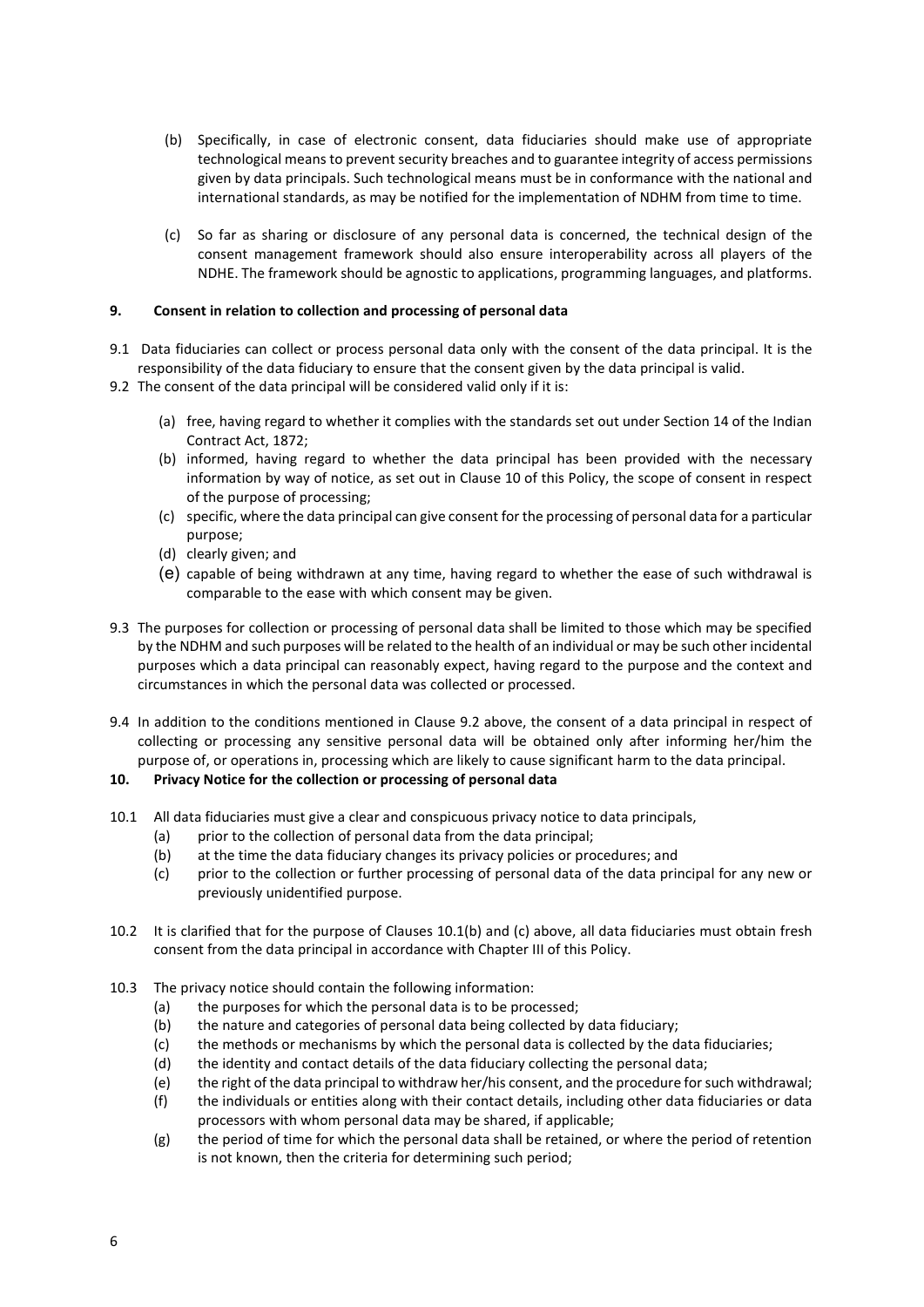- (h) the existence of and the procedure for the exercise of rights of the data principal as referred to in Clause 14 of this Policy; and
- (i) the contact details and the mechanism by which the data principals may contact the data fiduciary in relation to complaints, inquiries, and clarifications regarding the policies, practices and procedures employed in the collection, storage, transmission or any other aspect of processing of personal data.
- 10.4 The privacy notice shall be clear, concise and easily comprehensible to a reasonable person and shall be available in as many languages in which the services of the data fiduciary are intended to be provided.

# 11. Method of obtaining consent

- 11.1 The consent of the data principal, as referred to in Clauses 8 and 9 of this Policy, for collection, or further processing of personal data, may be obtained electronically or physically on paper, either directly from the data principal or through a consent manager, as the case may be. Where the consent is received physically on paper, then such consent may be converted to electronic form by the consent manager or the data fiduciary.
- 11.2 Where consent is obtained through a consent manager as set out above then such consent manager shall:
	- (a) not access, process or store, in any manner whatsoever, the personal data shared with any data fiduciary pursuant to any consent obtained through such consent manager;
	- (b) maintain a record of all consent shared and revoked, as the case may be, and
	- (c) maintain a record of consent logs/consent transactions in a manner which enables the audit and review of any use of such data
- 11.3 Where the data principal has revoked his/her consent, it shall be the duty of the consent manager to notify the data fiduciary of such revocation, as applicable.
- 11.4 It is clarified that electronic consent is the digital equivalent of a physical letter of permission given by the data principal which, when presented, allows the consent manager or the data fiduciary to collect the personal data, or further process the personal data that has already been collected from the data principal for a particular purpose, as the case may be.
- 11.5 So far as further processing of personal data pursuant to Clauses 11.1, 11.3 and 11.4 above is concerned, the data principal provides consent for data access and sharing that takes place between the Health Information Providers and Health Information Users. If such processing is done through electronic consent, then a consent artifact is generated to initiate the sharing of personal data. The consent artifact will then be shared between the data principal and the Health Information Provider or a Health Information User, through a consent manager.
- 11.6 Subject to the provisions of applicable law and this Policy, guidelines and technical specifications may be set out by the NDHM in relation to consent obtained by data fiduciaries for collection and further processing of personal data of data principals.

#### 12. Processing personal data pertaining to a child

- 12.1 Data fiduciaries should ensure that the processing of the personal data of a child takes place only in such manner that is in the best interests of the child.
- 12.2 Data fiduciaries should obtain the consent of the parents or guardians of the child prior to processing the personal data of the child.
- 12.3 A valid proof of relationship and proof of identity of the parent is required to be submitted to the data fiduciary in order to verify the consent of the parent or guardian for processing the personal data of the child as set out in Clause 12.2 above.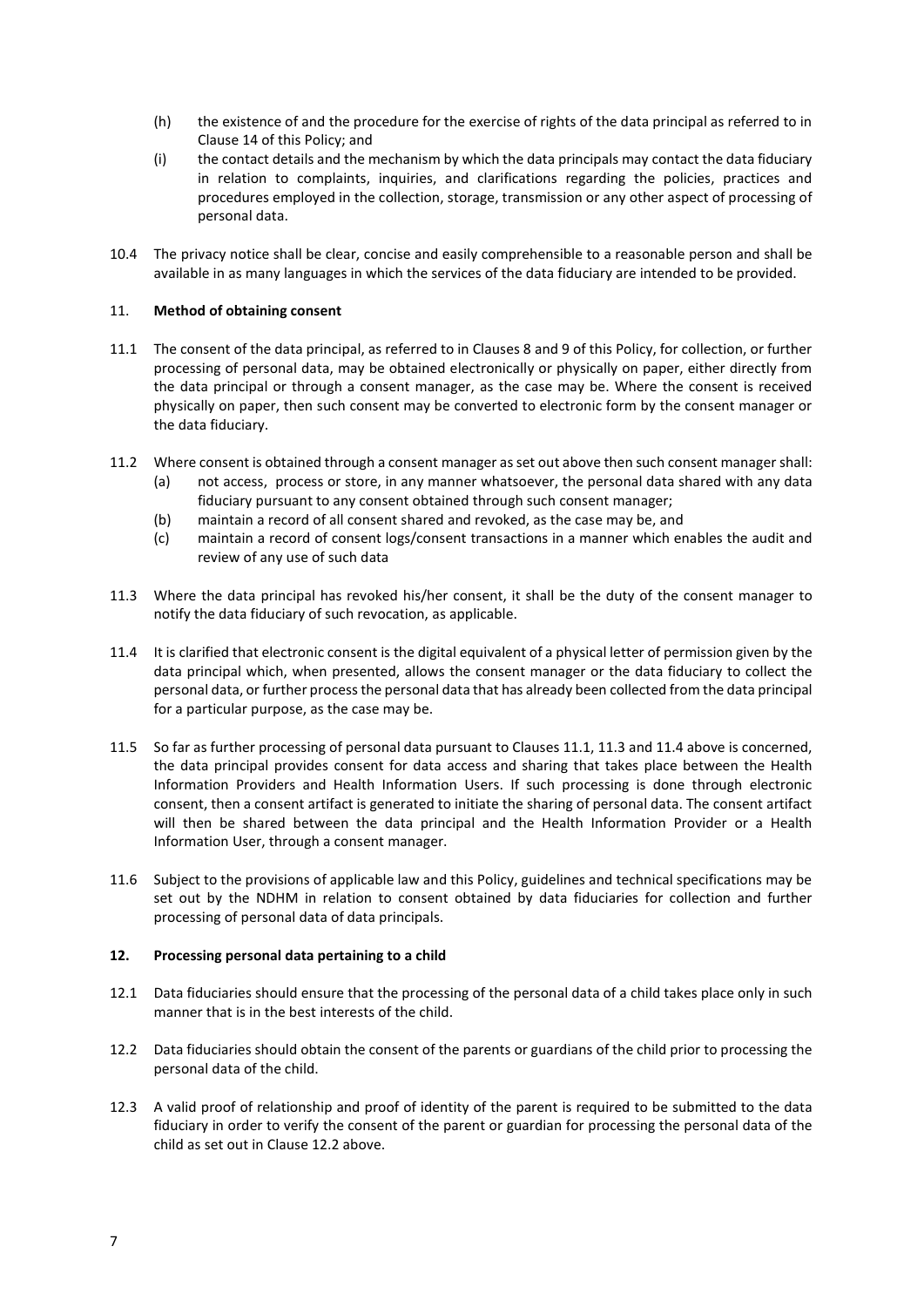- 12.4 Where the data fiduciary is processing the personal data of a child, then they shall not process such personal data in a manner that is likely to cause harm to the child.
- 13. Processing personal data of data principals who are seriously ill or mentally incapacitated, or in response to a medical emergency involving a threat to the life or a severe threat to the health of the data principal
- 13.1 At the time a data principal opts to participate in the NDHE framework, such data principal should name a nominee.
- 13.2 The nominee referred to in Clause 13.1 above will be authorised to give valid consent on behalf of the data principal in the event the data principal becomes seriously ill, or mentally incapacitated, or where the data principal is facing a threat to life or a severe threat to health, and is unable to give valid consent.
- 13.3 In the event that the data principal has not named a nominee under Clause 13.1 above or nominee himself is also not able to give consent for any reason, then any adult member of the family of the data principal can give valid consent on behalf of the data principal.
- 13.4 Consent can be given by a member of the family of the data principal as set out in Clause 13.3 above only where there is proof of relationship with the data principal.

### 14. Rights of data principals

- 14.1 Data principals can request the following from the data fiduciaries:
	- (a) Confirmation and access:
		- (i) The data principal can obtain from the data fiduciary the following information:
			- A. a confirmation as to whether it has processed any personal data of the data principal;
			- B. the personal data that has been processed or a summary of the same;
			- C. summary of processing activities carried out on such personal data; and
			- D. any information provided under the notice issued in accordance with Clause 10 of this Policy in relation to such processing.
		- (ii) The data fiduciary will provide the information under sub-clause (i) above in a clear and concise manner that is comprehensible to a reasonable person.
		- (iii) The data principal shall also have the right to access in one place the identities of all the data fiduciaries with whom her/his personal data has been shared by any data fiduciary together with the categories of personal data that has been shared.
	- (b) Correction and erasure:
		- (i) The data principal can, having regard to the purposes for which her/his personal data is processed, rectify any inaccurate or misleading personal data, complete any incomplete personal data and update any out-of-date personal data.
		- (ii) The data principal can request that their personal data be erased in certain circumstances:
			- A. If the storage of the personal data violates any of the data protection principles or if the personal data is no longer necessary for the purpose for which it was processed.
			- B. Data principals can also delete the uploaded personal data stored in their health lockers.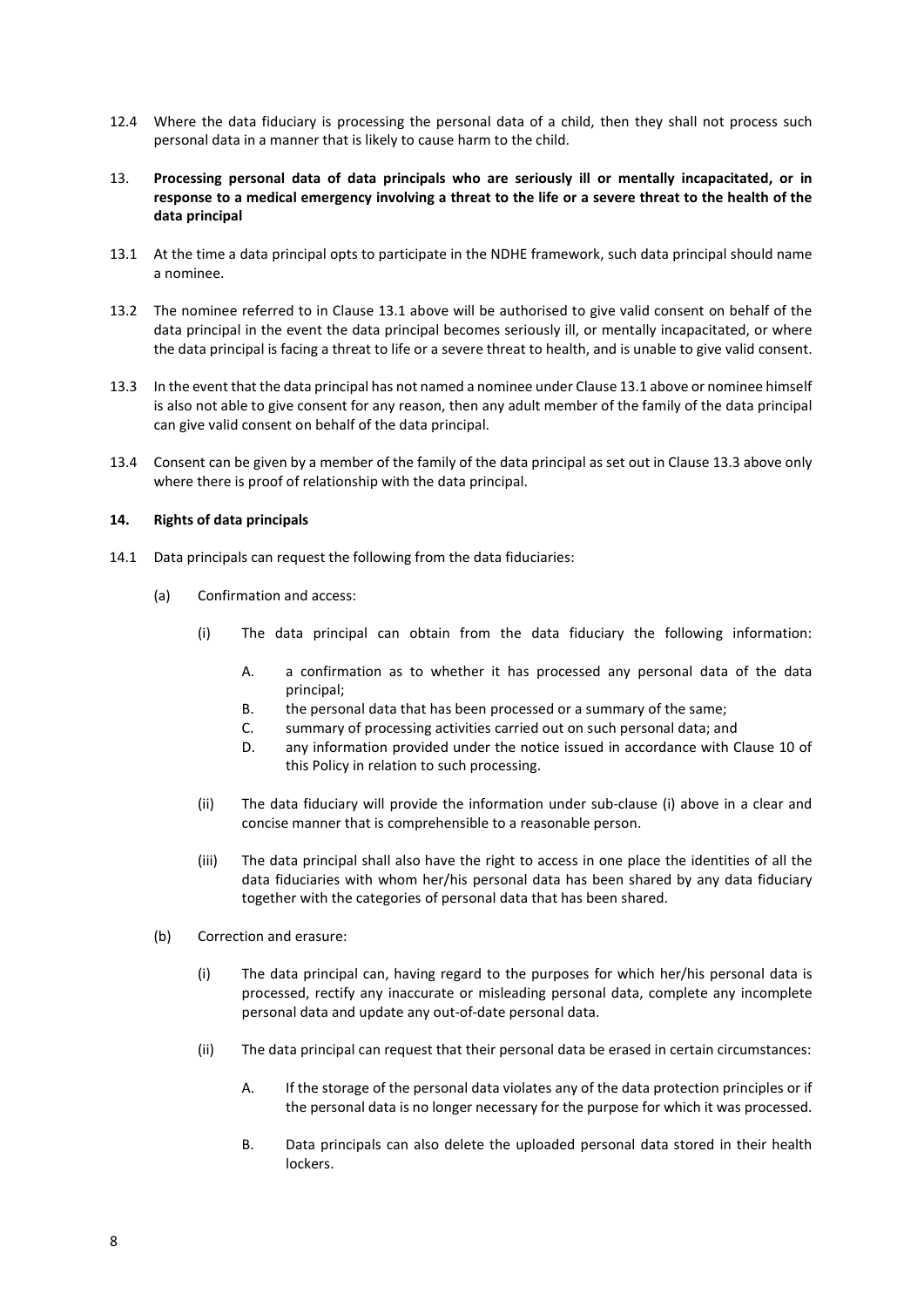- C. If the storage of the personal data for a certain period of time is mandated by law, it cannot be erased.
- D. Personal data can be blocked and restricted, rather than erased, in such instances where the law prohibits erasure as it would impair legitimate interests of the data principal or health information provider, or if the data principal disputes that the personal data is correct and it cannot be ascertained whether such data is correct or incorrect
- E. Where erasure is not possible without disproportionate effort due to the specific type of storage, over-writing, anonymisation or other method(s) of removal of the personal data from live systems can be used.
- F. Erasure or destruction of any personal data will be handled with utmost care, in accordance with applicable law, rules, regulations, standards, this Policy, policies relating to information security, and guidelines relating to data retention and archival, as may be notified from time to time. Where data processors are erasing or destroying any personal data on behalf of the data fiduciary, such erasure or destruction shall be in accordance with their contractual terms of service and a notification of the erasure or destruction shall be required.
- (c) Restrict or object to disclosure: Subject to applicable law, the data principal can restrict or object to the disclosure of their personal data by the data fiduciary
- (d) Data portability: As may be applicable, the data principal can request from the data fiduciary, a copy of the following in a structured, commonly used and machine-readable format, to the extent technically feasible or where compliance with such request would not reveal a trade secret:
	- (i) the personal data provided to the data fiduciary; or
	- (ii) the personal data which has been generated in the course of provision of services by the data fiduciary.

The data principal can also request that the personal data specified above be transferred to another data fiduciary.

- 14.2 General conditions for submitting requests
	- (a) All requests under Clause 14.1 above will be made by the data principal in writing, through e-mail or any other electronic means to the designated officer of the data fiduciary either directly or indirectly through a consent manager.
	- (b) The request will be made with the necessary information as regards to the identity of the data principal and the data fiduciary will acknowledge the receipt of such request. All requests will be addressed by the data fiduciary in a timely manner and in compliance with the applicable laws, regulations and this Policy.
	- (c) In the event that any request for correction, completion, updation or erasure of any personal data is accepted by the data fiduciary, such data fiduciary will take necessary steps to notify all relevant entities or individuals to whom such personal data may have been disclosed regarding the relevant correction, completion, updation or erasure, particularly where such action may have an impact on the rights and interests of the data principal or on decisions made regarding them. The data fiduciary will also notify the data principal once the relevant personal data has been corrected, completed, updated or erased..
	- (d) In the event that any request for correction, updation, completion or erasure of personal data is rejected, the data fiduciary will provide the data principal reasons in writing for such refusal. If the data principal is not satisfied with such reasons, it may require that the data fiduciary take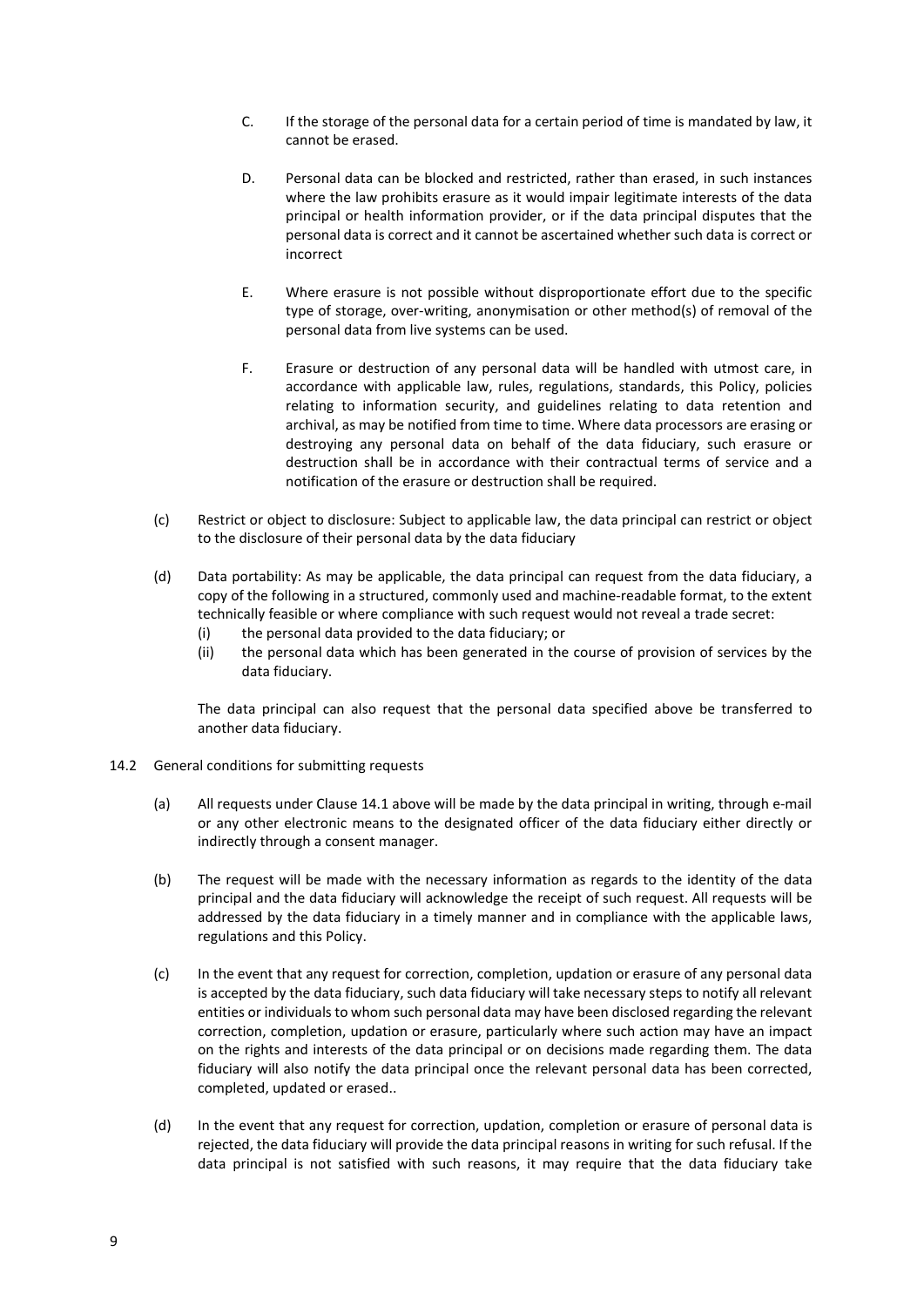reasonable steps to indicate, alongside the relevant personal data, that the same is disputed by the data principal.

- (e) In the event of the death of the data principal, the nominee of the data principal may have access to the personal data of the data principal, only if such access by such person was specifically consented to by the data principal.
- (f) The data fiduciary will not impose any restrictions on the method and channel of raising requests by data principals under Clause 14.1 above.
- (g) The data fiduciary will maintain records of all requests received under Clause 14.1 above irrespective of their fulfilling status.

### Chapter IV: ID Policy

### 15. Allocation of Health ID

- 15.1 A data principal may request for the creation of a Health ID at no cost, which will be required to enable them to participate in the NDHE. Any processing of personal data that may take place for creation of such ID must be in accordance with this Policy.
- 15.2 A Health ID may be issued through such means as may be specified by the NDHM,
- 15.3 When so required for availing any health service, a Health ID may be verified by using a data principal's Aadhaar number or any other method of identification as may be specified by the NDHM.
- 15.4 The personal data of a data principal shall be linked to his/her Health ID, and any data principal in possession of such a Health ID shall be deemed to be the owner of such personal data.
- 15.5 The consent given by a data principal shall be linked to his/her Health ID, and every such instance of consent given by a data principal shall also be accessible by the data principal through his/her Health ID.
- 15.6 A data principal in possession of a Health ID shall be able to provide or revoke his/her consent in order to enable or restrict any sharing of personal data linked with such ID, and shall be able to update his/her personal data in accordance with this Policy.
- 15.7 In the instance that a data principal in possession of a Health ID is unable to access the personal data linked with such ID due to any reason, such as being unable to provide details of such Health ID, the data principal shall be able to recover such data by verifying their identity through such means as may be specified by the NHDM.
- 15.8 The NDHM may enable the data principal to deactivate their Health ID and activate it when needed by the data principal. Consent in relation to sharing of personal data linked with such Health ID shall be deemed to have been revoked for the period of such deactivation. The procedure in relation to such deactivation and activation shall be specified by the NDHM.

# 16. Principle of non-exclusion for Health ID

- 16.1 The participation of the data principal in the NDHE as set out under this Policy shall be on a voluntary basis only.
- 16.2 Every data principal shall, at any point of time, have the choice of opting-out of the NDHE as per the process that will be set out by the NDHM, and where such choice is proposed to be exercised, then such data principal shall have the right to delete their Health ID, de-link their personal data across data fiduciaries and require the removal of personal data linked with such ID subject to the relevant guidelines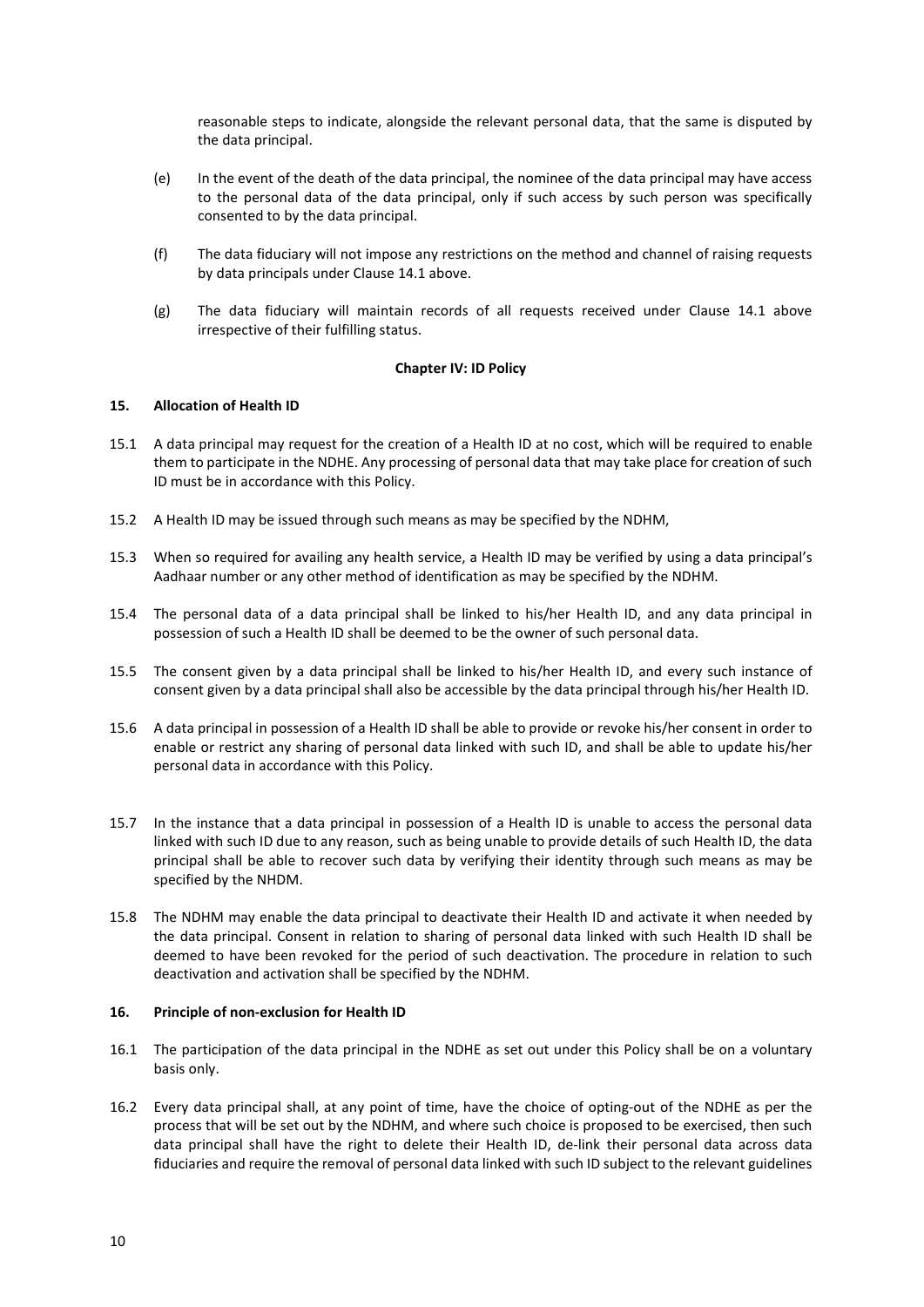relating to data retention and archival that may be notified from time to time, as well as any applicable law.

- 16.3 The NDHM shall ensure that the means of verification that are specified under Clause 15.3 of this Policy do not have the effect of preventing an individual not in possession of an Aadhaar number or a mobile number from being issued a Health ID.
- 16.4 No individual shall be denied access to any health facility or service or any other right in any manner by any government or private entity, merely by reason of not creating a Health ID or disclosing their Health ID, or denying consent for processing of personal data which is not necessary for providing health services, or for not being in possession of a Health ID, or for not choosing to participate in the NDHE.
- 16.5 Pursuant to Clause 12 of this Policy, it is clarified that the parent or guardian of a child may request for the creation of a Health ID on behalf of such child in accordance with Chapter III of this Policy and applicable law. Every child attaining the age of majority upon completing eighteen years of age, whose personal data has been processed under Clause 12 of this Policy, will have the choice of opting out of the NDHE in accordance with Clause 16.2 above.

# 17. Creation of Health ID

- 17.1 A Health ID Provider wishing to issue a Health ID can register with the NDHM and obtain an authorisation key to access the services required for issuance of a Health ID.
- 17.2 A data principal may create his/her own Health ID themselves in accordance with the procedure set out in Clause 17.3 below, or through the services of a Health ID Provider in accordance with the procedure set out in Clause 17.4 below.
- 17.3 A data principal may create his/her Health ID by:
	- (a) accessing such web-based portal as may be specified by the NDHM;
	- (b) verifying his/her identity through Aadhaar or other means as may be specified by the NDHM;
	- (c) filling in the other details that are required on such portal; and
	- (d) enrolling for a Health ID.
- 17.4 A Health ID may be created for a data principal through the services of a Health ID Provider authorised by the NDHM under Clause 17.1 above for the purpose of issuing such ID. Such Health ID Provider:
	- (a) shall verify whether a Health ID is linked to the Aadhaar number of such data principal, if provided by the data principal;
	- (b) if no such ID exists, then the Health ID Provider shall register such data principal and create his/her Health ID using Aadhaar or other means of verification as may be specified by the NDHM; and
	- (c) may provide an e-card or a physical card to the data principal to enable them access to the details of their Health ID.

# 18. Allocation of a Healthcare Professional ID

- 18.1 The processing of personal data for the creation of a Healthcare Professional ID must be in accordance with the data protection principles set out in this Policy.
- 18.2 A healthcare professional may request for the creation of a Healthcare Professional ID at no cost, which will be required to enable them to participate in the NDHE as set out under this Policy.
- 18.3 A Healthcare Professional ID may be issued through such means as may be specified by the NDHM.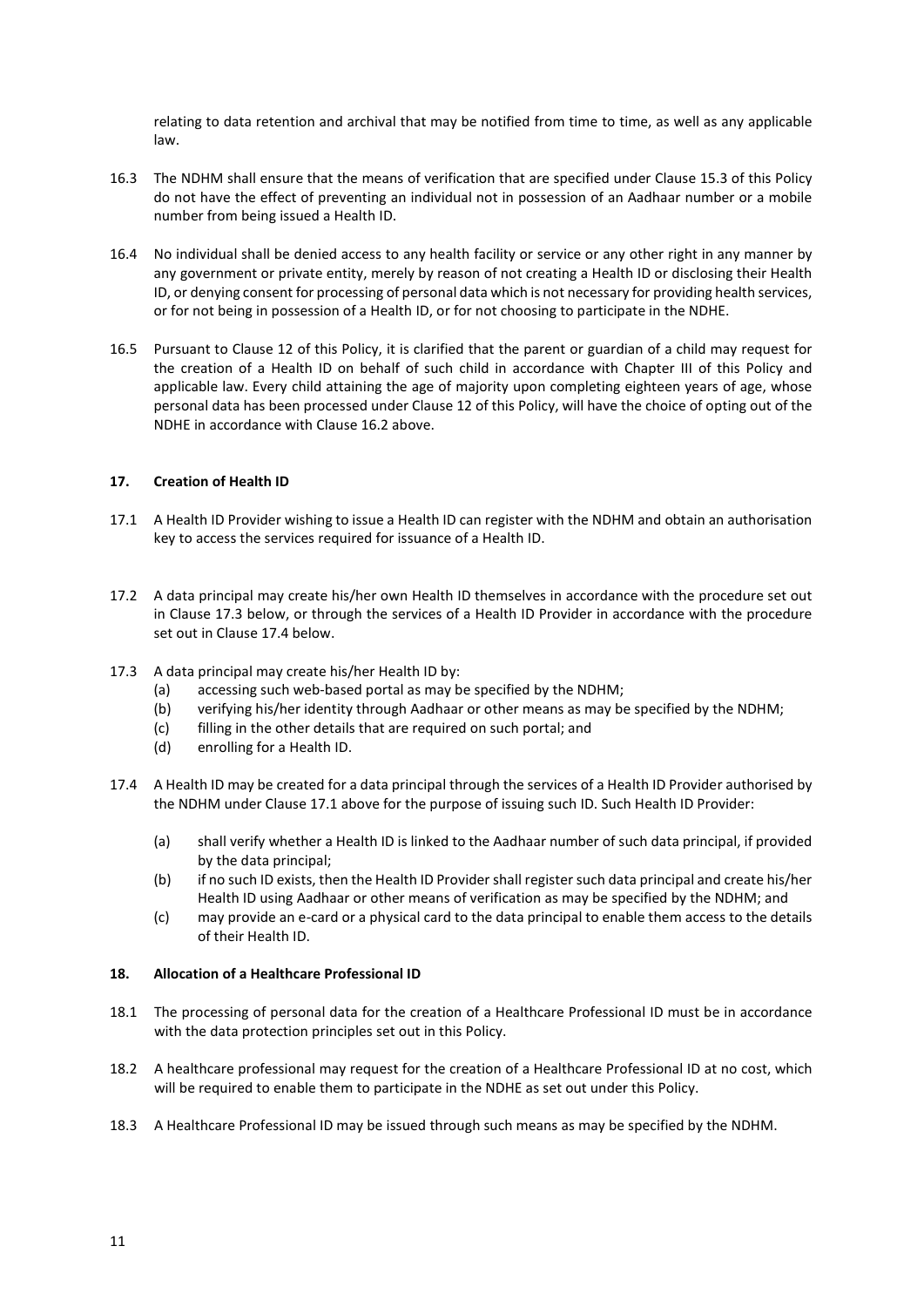- 18.4 A Healthcare Professional ID shall be in electronic form, and a healthcare professional in possession of a Healthcare Professional ID shall not be permitted to create a second ID. Such Healthcare Professional ID shall be non-transferrable.
- 18.5 A Healthcare Professional ID may be used to view the electronic health records of a data principal, subject to such consent being provided by the data principal and strictly in accordance with the terms of such consent, as set out above in this Policy.
- 18.6 A healthcare professional may e-sign documents, such as e-prescriptions, diagnostic reports, discharge summaries and e-claims using their Healthcare Professional ID.
- 18.7 A Healthcare Professional ID shall be used to verify a healthcare professional for services created by the NDHM as part of the NDHE, including the purchase of liability insurance, tele-medicine and other government services.

# 19. Principle of non-exclusion for Healthcare Professional ID

- 19.1. The participation of the healthcare professional in the NDHE as set out under this Policy shall be as per the policy stipulated by the NDHM in this regard.
- 19.2. Every healthcare professional shall have the choice of opting-out of the NDHE, cancelling their Healthcare Professional ID, and requiring the removal of any personal data linked with such ID in accordance with any guidelines relating to data retention and archival that may be notified from time to time, as well as any applicable law.
- 19.3. It is clarified that the right of a qualified healthcare professional to practice or work in India shall not, in any way, be restricted or impeded merely by reason of not being in possession of a Healthcare Professional ID or for not choosing to participate in the NDHE.

# 20. Creation of Healthcare Professional ID

- 20.1 A healthcare professional shall be required to verify their professional credentials, and any updates to such credentials, through the respective council, board, department or regulatory or professional body which governs their practice or through any other agency as may be notified by NDHM in order to create a valid Healthcare Professional ID.
- 20.2 The NDHM shall specify the authorised registrars for the purpose of verification of professional credentials as per Clause 20.1 above.
- 20.3 A healthcare professional may create their Healthcare Professional ID by:
	- (a) accessing the web portal as may be specified by the NDHM;
	- (b) verifying their identity through Aadhaar or other identity proof as may be specified by the NDHM; and (c) filling in other details as may be required.
		- Upon verification of their professional credentials by the NDHM through the authorised registrars under Clause 20.2 above, such healthcare professional may be issued a Healthcare Professional ID.

# 21. Allocation of Facility ID

- 21.1 A health facility in India may request for the creation of a Facility ID at no cost, which shall be required to enable them to participate in the NDHE as set out under this Policy.
- 21.2 A Facility ID may be issued through such means as may be specified by the NDHM.
- 21.3 A Facility ID shall be in electronic form, and a health facility in possession of a Facility ID shall not be permitted to create a second ID.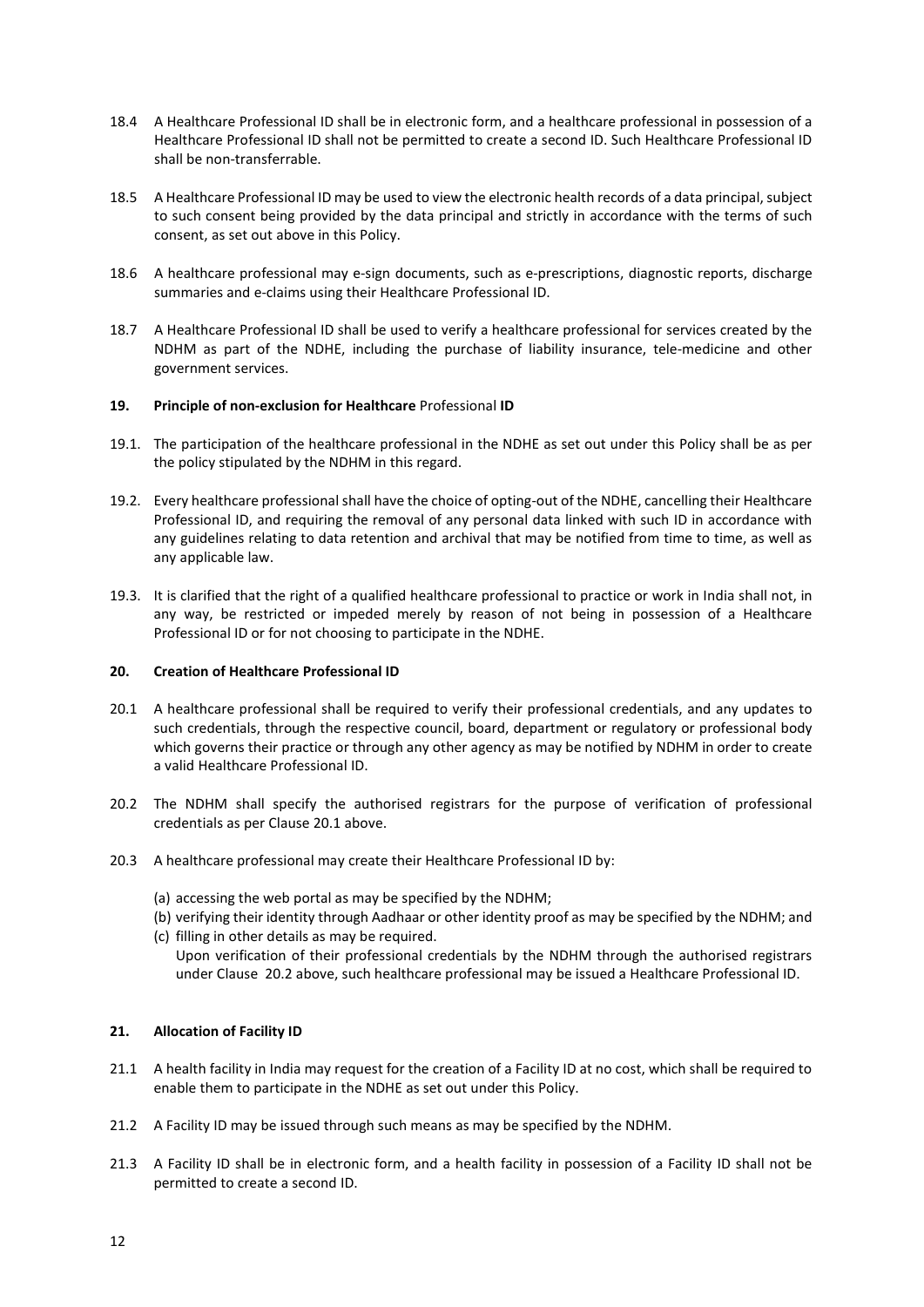- 21.4 A health facility in possession of a Facility ID may share the personal data of a data principal with such data principal and any healthcare professionals, subject to the consent of the data principal and in strict accordance with the terms of such consent, in accordance with this Policy.
- 21.5 The Facility ID may be used to e-sign all documents, which are necessary to avail health services.
- 21.6 The possession of a Facility ID does not deem that the health facility is legal, or that it holds all permissions and licenses as may be required by applicable laws.

# 22. Principle of non-exclusion for Facility ID

- 22.1 The participation of the health facility in the NDHE as set out under this Policy shall be as per the policy stipulated by the NDHM in this regard.
- 22.2 Every health facility shall have the choice of opting-out of the NDHE, cancelling their Facility ID, and requiring the removal of any personal data linked with such ID in accordance with any guidelines relating to data retention and archival that may be notified from time to time, as well as any applicable law.
- 22.3 The right of a health facility to provide any services in India shall not, in any way, be restricted or impeded merely by reason of not being in possession of a Facility ID or for not choosing to participate in the NDHE.

# 23. Creation of Facility ID

- 23.1 A health facility may register their facility for a Facility ID as per the registration procedure as may be specified by the NDHM.
- 23.2 The owner or manager of a health facility may update details of such facility through the web portal as may be specified by the NDHM.
- 23.3 The owner or manager of a health facility referred to in Clause 23.2 above is not deemed to be the true legal owner or manager of such health facility.
- 23.4 Any updates made under Clause 23.2 above shall be verified by health facility auditors referred to in Clause 24.2 of this Policy before confirmation in the HFR.

# 24. Health Facility Registry

- 24.1 A health facility possessing a Facility ID shall be included as part of the HFR.
- 24.2 THE HFR shall deploy health facility auditors to verify that the services offered by the health facility are the same as claimed by such facility during the registration process, that such health facility is operational at the time of its listing and is located at the address as claimed by such health facility.
- 24.3 The HFR shall verify that the person claiming to be the owner or manager of a health facility is capable of updating and maintaining the details of the facility online, and of e-signing digital documents on behalf of the health facility.

# 25. Safeguards for creation of Health ID, Healthcare Professional ID or Facility ID

- 25.1 The processing of any personal data for the purpose of creating a Health ID, Healthcare Professional ID or a Facility ID shall be in accordance with applicable law and the principles set out under this Policy.
- 25.2 The creation of a Health ID, Healthcare Professional ID or Facility ID shall collect only such data as may be essential to identify and verify a data principal, healthcare professional or health facility, as the case may be, and any personal data which is not essential for this purpose shall not be processed for the purpose of creating such ID.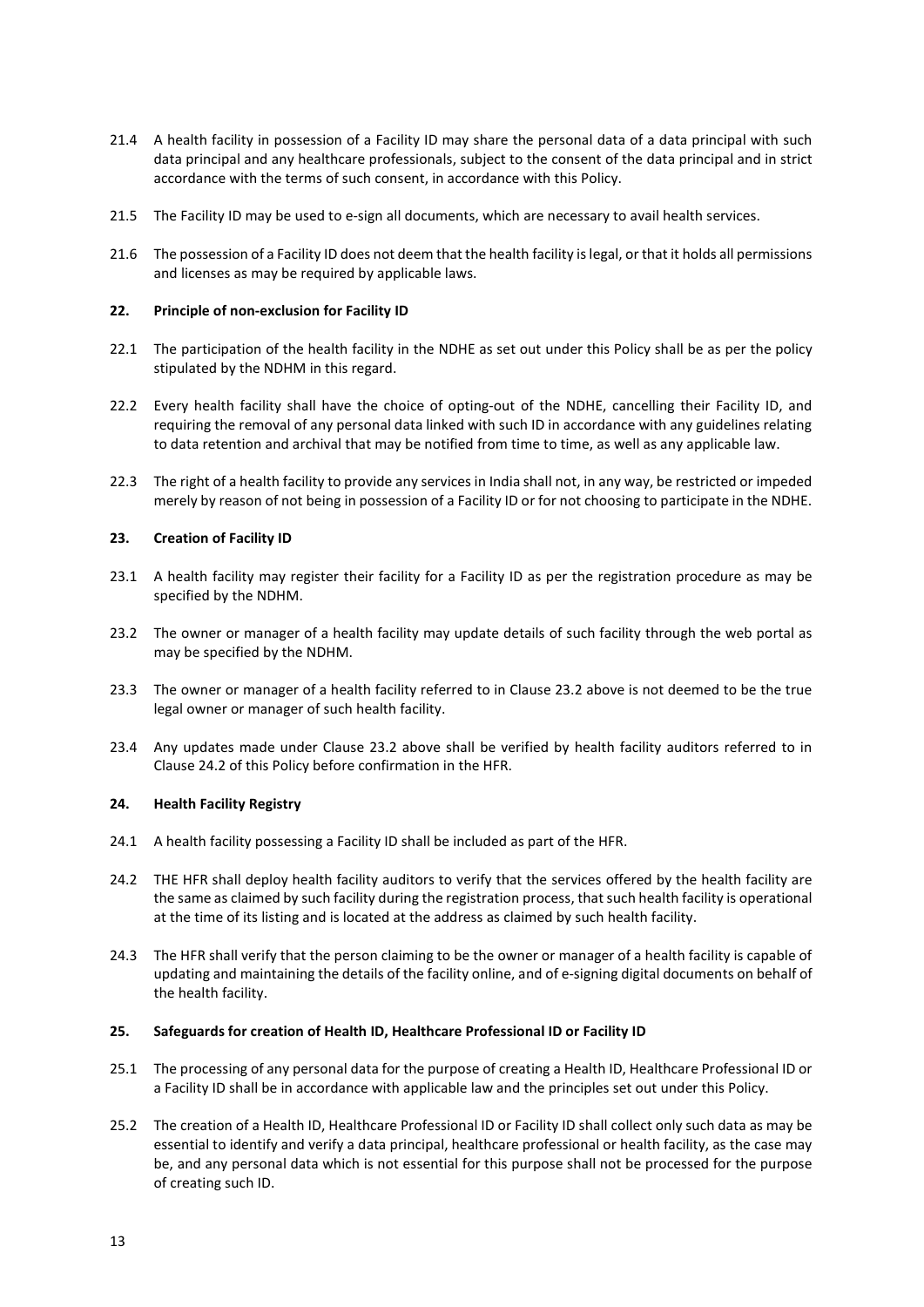# Chapter V: Obligations of data fiduciaries in relation to processing of personal data

#### 26. Privacy principles to be followed by data fiduciaries

Subject always to the provisions of applicable laws, data fiduciaries will follow the following principles while processing any personal data under this Policy:

#### 26.1 Accountability

They will be accountable for complying with measures which give effect to the privacy principles while processing any personal data by it or on its behalf. However, the true ownership and control of the personal data will remain with data principals.

#### 26.2 Transparency

They will take all necessary steps to maintain transparency in processing any personal data and will make the following information available to the NDHM as may be required:

- (a) the categories of personal data generally collected and the manner of such collection;
- (b) the purposes for which the personal data is generally processed;
- (c) any categories of personal data processed in exceptional situations or any exceptional purposes of processing that create a risk of significant harm;
- (d) the existence of and the procedure for exercise of rights of data principal and any related contact details for the same;
- (e) the grievance redressal procedure; and
- (f) where applicable, any rating in the form of a data trust score that may be accorded to the data fiduciary.

In addition to the information specified above, the data fiduciary will also notify the data principal, from time to time, the important operations in the processing of any personal data related to the data principal. The information provided by the data fiduciary will be in an intelligible form, using clear and plain language

#### 26.3 Privacy by Design

They shall consider data protection requirements as part of the design and implementation of their systems, services, products and business practices. The federated design of the NDHE ensures that no personal data other than what is required at a minimum to create and maintain Health IDs, Facility IDs or Health Professional IDs shall be stored centrally. Electronic medical records shall be stored at the health facility where such records are created, or at such other entities as may be specified under Clause 5 of this Policy. Electronic health records shall be maintained by entities specified under Clause 5 of this Policy, as a collection of links to the related medical records. The NDHM shall issue appropriate technological and operational guidelines providing for the establishment and maintenance of the federated architecture, for ensuring the security and privacy of the personal data of data principals, and for maintenance of electronic medical records and electronic health records.

They will prepare a privacy policy containing the following information:

- (a) clear and easily accessible statements of its practices and policies;
- (b) type of personal or sensitive personal data collected;
- (c) the purpose of collection and usage of such personal or sensitive personal data;
- (d) whether personal or sensitive personal data is being shared with other data fiduciaries or data processors;
- (e) reasonable security practices and procedures used by the data fiduciary to safeguard the personal or sensitive personal data that is being processed.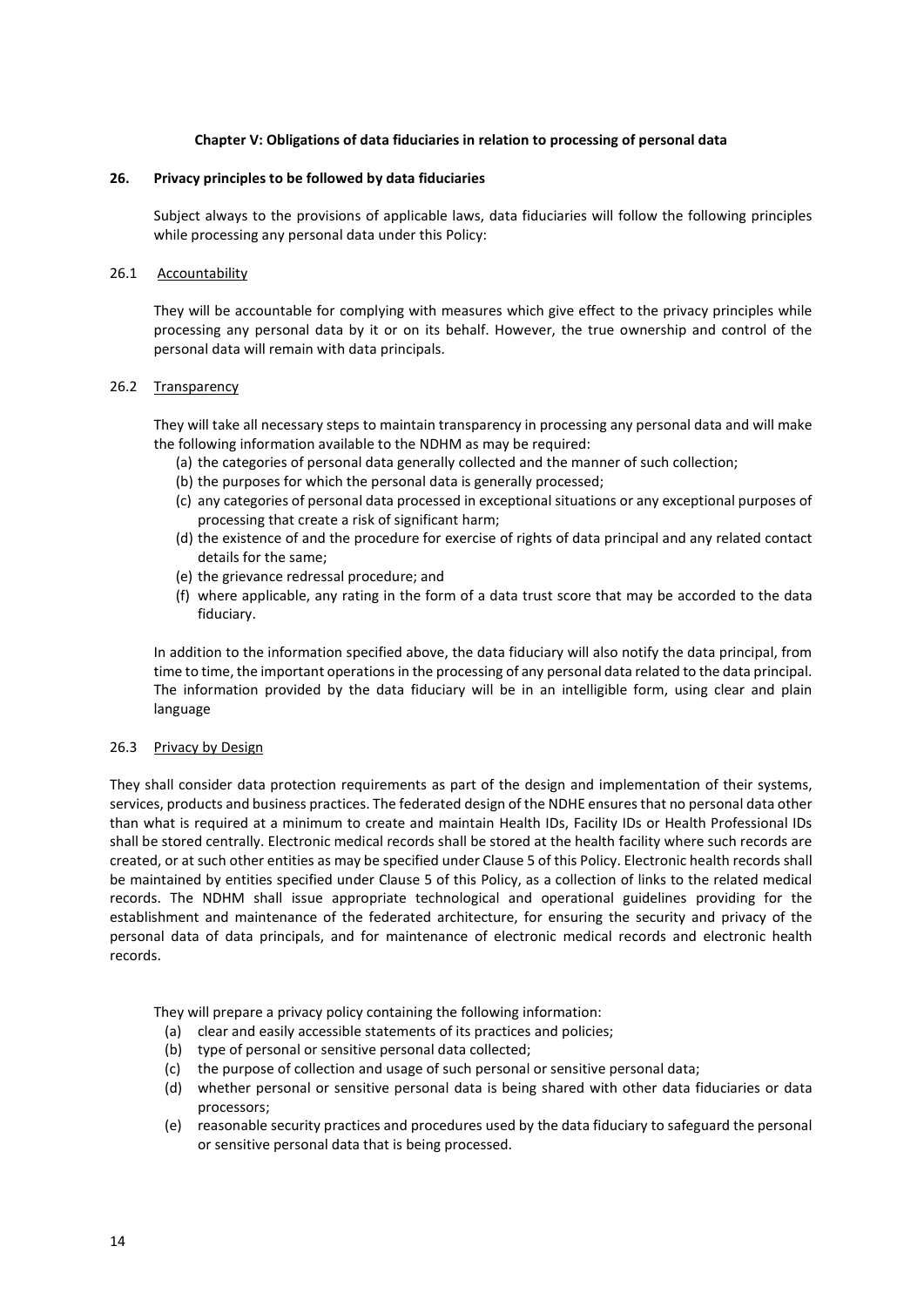The privacy policy referred to above shall be published on the website of the data fiduciary. In addition, the data fiduciary shall also make available a privacy by design policy on its website containing the following information:

- (a) the managerial, organisational, business practices and technical systems designed to anticipate, identify and avoid harm to the data principal;
- (b) the obligations of data fiduciaries;
- (c) the technology used in the processing of personal data, in accordance with commercially accepted or certified standards;
- (d) the protection of privacy throughout processing from the point of collection to deletion of personal data;
- (e) the processing of personal data in a transparent manner; and
- (f) the fact that the interest of the data principal is accounted for at every stage of processing of personal data.

The privacy policy issued and the principles of privacy by design followed by the data fiduciaries should be in consonance with this Policy and applicable law.

# 26.4 Choice and Consent Driven Sharing

They will give data principals a choice to opt-in/opt out of the NDHE and take their consent in accordance with Clause 9 of this Policy prior to accessing, sharing or processing any of their personal data. This consent will be free, informed, clear and specific in respect of the purpose identified in the privacy notice issued under Clause 10 of this Policy.

# 26.5 Purpose Limitation

All personal data collected and processed by the data fiduciaries should be for a specific, lawful and clear purpose identified in the privacy notice issued under Clause 10 of this Policy and consented by the data principal.

# 26.6 Collection, Use and Storage Limitation

They will collect the personal data from the data principals as is necessary for the purposes of processing and will use the personal data for the purpose for which it was collected. The processing of all personal data will be in a fair and reasonable manner, ensuring the privacy of the data principal. No personal data shall be transferred by the data fiduciary unless such transfer is in accordance with this Policy, subject always to the provisions of applicable laws. The personal data collected will not be retained beyond the period necessary to satisfy the purpose for which it is collected and the data fiduciary will delete such personal data at the end of such processing in accordance with Clause 14 of this Policy as well as any guidelines relating to data retention and archival that may be notified from time to time. Personal data may be retained for a longer period of time if specifically consented to by the data principal or if such retention is necessary to comply with any obligation under any applicable law. The data fiduciary will undertake a periodic review to determine whether it is necessary to retain the personal data in its possession.

# 26.7 Empowerment of Data Principal

The data fiduciary should believe in strengthening the rights of data principals in relation to their personal data. Data principals will enjoy rights as specified in Clause 14.1 of this Policy.

# 26.8 Data Quality

They shall take necessary steps so that the personal data which is processed is updated, complete, accurate, and not misleading, having regard to the purpose for which it is processed. All personal data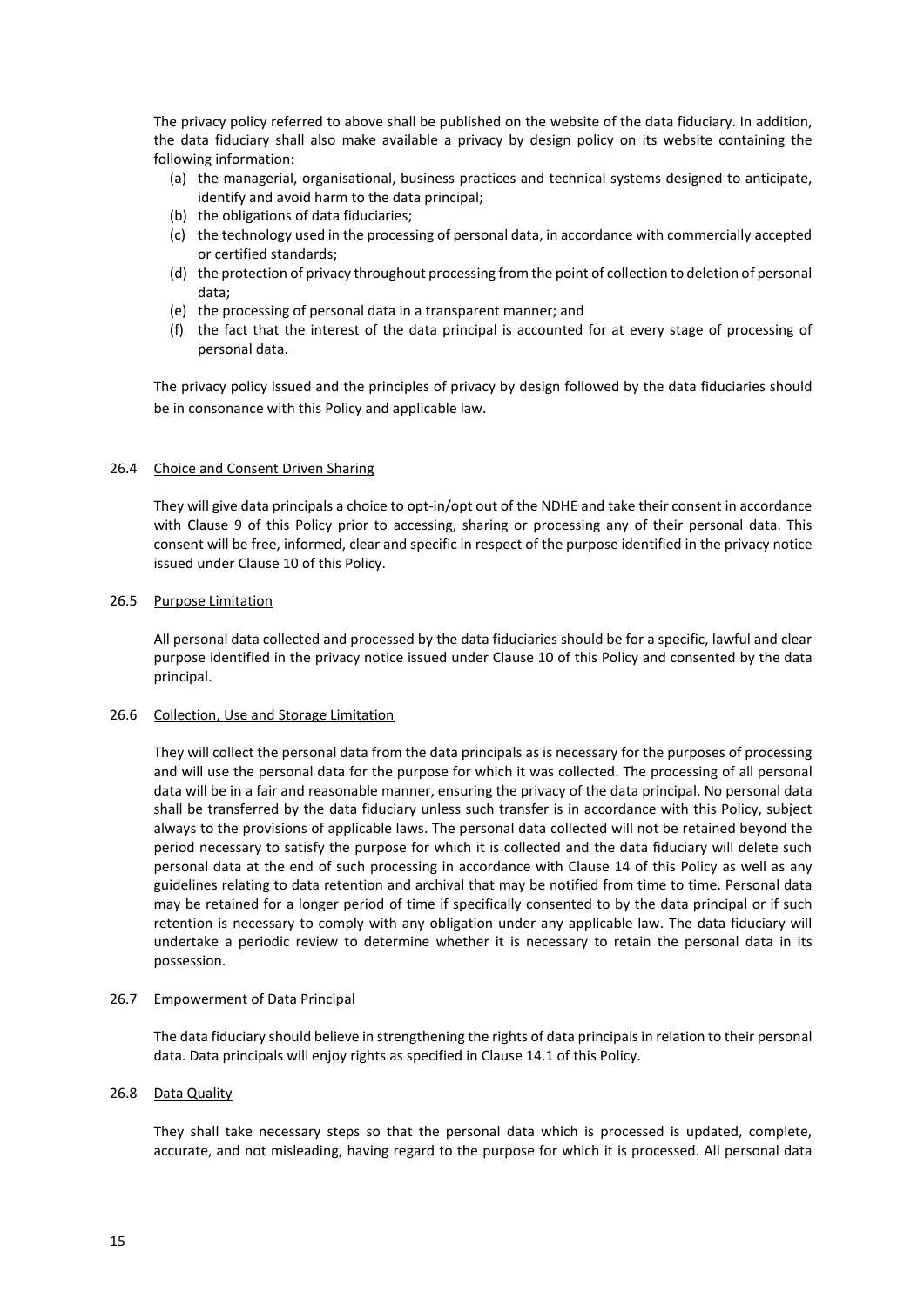should be reliable and verifiable. However, the data fiduciary will not be responsible for the authenticity of the personal data supplied to them by the data principal.

Personal data once created cannot be erased or amended without following the due process referred to in Clause 14.2 of this Policy. All personal data must also be traceable to its creator unambiguously.

### 26.9 Reasonable Security Practices and Procedures

They shall secure all personal data that they have processed by reasonable security practices and procedures as specified under Clause 27.1 of this Policy.

### 27. Transparency and accountability measures

### 27.1Reasonable Security Practices and Procedures

- (a) The data fiduciaries will implement such security practices and standards and have a comprehensive documented information security programme and information security policy that contain managerial, technical, operational and physical security control measures that are commensurate with the data/information assets being protected by them.
- (b) In the event of a data/information security breach, the data fiduciary shall be required to demonstrate, as and when called upon to do so by any agency mandated under the law, that they have implemented security control measures as per their documented information security programme and information security policies.
- (c) The data fiduciaries will, having regard to the nature, scope and purpose of processing personal data, the risks associated with such processing, and the likelihood and severity of harm that may result from such processing, implement necessary security safeguards including the use of deidentification and encryption methods, methods to protect the integrity of the personal data collected, and methods to prevent misuse, unauthorised access to, modification, disclosure or destruction of personal data. Every data fiduciary shall undertake a review of its security safeguards in a periodic manner and take appropriate measures accordingly.
- (d) The data fiduciaries will implement the International Standard IS/ISO/IEC 27001 on "Information Technology - Security Techniques - Information Security Management System - Requirements" as well as any other standard as may be applicable to them.
- (e) Subject always to the provisions of applicable laws, the standard(s) in relation to security practices and procedures mentioned above may be certified or audited on a regular basis through an independent auditor, duly approved by the Central Government. This audit shall be carried out by an auditor at least once a year or as and when the data fiduciary undertakes a significant upgradation of its processes, computer resources or systems.
- (f) In the case of any entities who are implementing/involved in the NDHM and acting as a data fiduciary in this regard, the chief information security officer ("NDHM-CISO") and the NDHM-DPO will undertake a periodic review of the security safeguards and take appropriate measures to update such safeguards, if required.

### 27.2Data management by data processors

- (a) The data fiduciary may conduct appropriate due diligence covering data privacy and security prior to engaging with any data processor.
- (b) The data fiduciary may not engage, appoint, use or involve a data processor to process personal data on its behalf without a contract entered into by the data fiduciary and such data processor.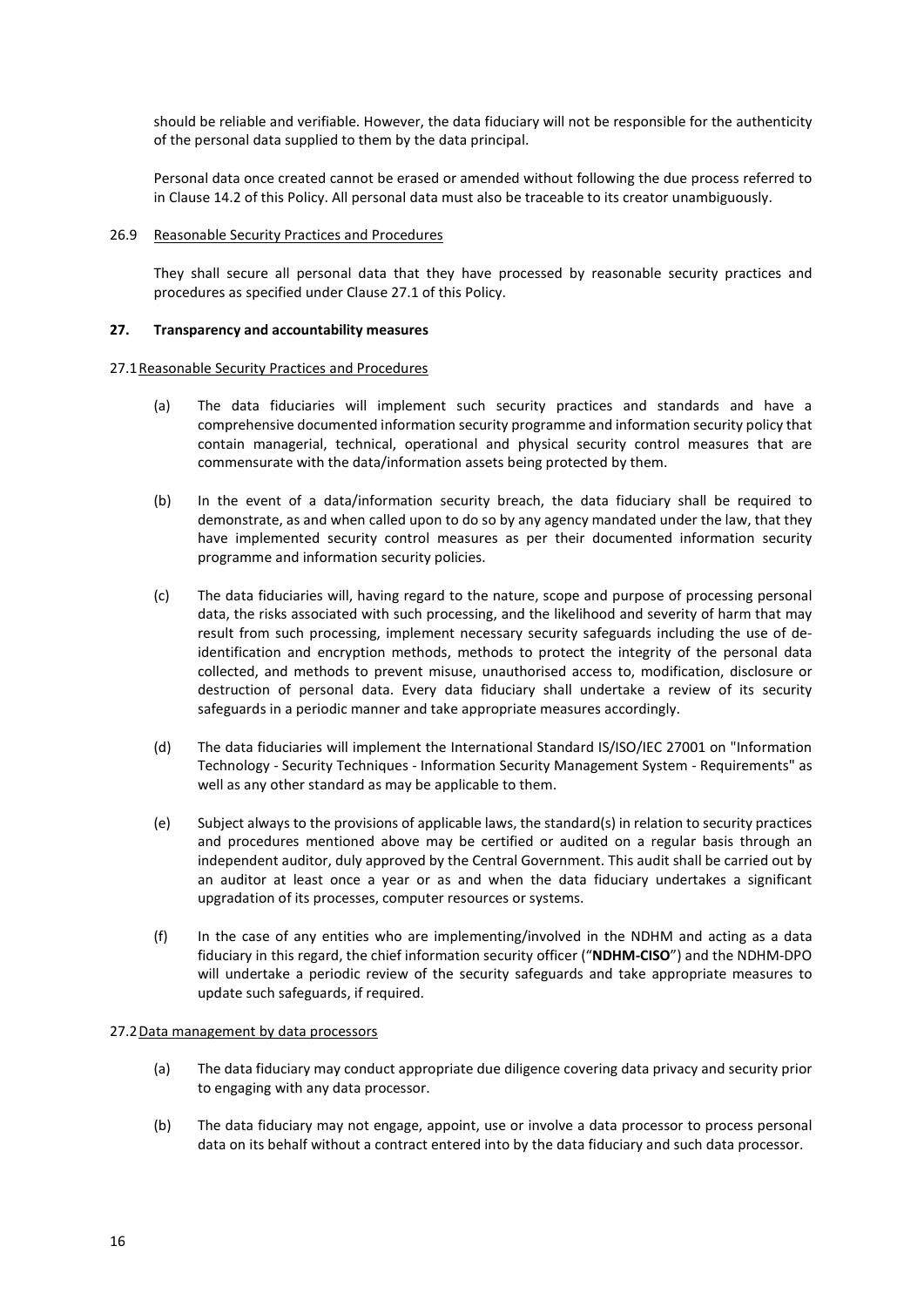- (c) The data fiduciary will require its data processors to execute confidentiality agreements and nondisclosure agreements covering data protection and privacy responsibilities. Such agreements will be reviewed, updated and renewed on a periodic basis. The data fiduciary may require that the confidentiality requirements under such agreements continue for a specified period of time even after the contractual period ends.
- (d) Subject to applicable law, the agreements referred to in clause (c) shall be in consonance with this Policy. These agreements shall ensure that data processors adhere to the same level of data protection that is adhered to by the data fiduciary.
- (e) The data fiduciary will require its data processors to limit their access only to the personal data necessary for the fulfilment of their employment/contractual duties based on "need-to-know" principle, as the case may be.
- (f) The data processor, and any employee of the data fiduciary or the data processor, will only process personal data in accordance with the instructions of the data fiduciary and treat it confidential.
- (g) The data processor may not engage, appoint, use, or involve another data processor in the processing on its behalf, except with the authorisation of the data fiduciary and unless permitted in the contract referred to in clause (b) above.
- (h) The data fiduciary will ensure that training and awareness materials around data protection and privacy are developed for its employees and data processors. Role-based training for individuals or teams considering the nature of processing and their role shall be developed. Data privacy training and awareness programs shall be conducted on a periodic basis (at a minimum, on an annual basis) for all employees and data processors. Attendance records for such training shall be maintained for documentation and audit purpose.

# 27.3 Data Protection Impact Assessment

- (a) The data fiduciary will carry out a data protection impact assessment before it undertakes any processing involving new technologies or any other processing which carries a risk of significant harm to data principals.
- (b) A data protection impact assessment shall contain, inter alia, a detailed description of the proposed processing operation, the purpose of processing, nature of personal data being processed, assessment of the potential harm and measures for managing, minimising, mitigating or removing such risk of harm.

# 27.4Maintenance of Records

- (a) The data fiduciaries will maintain accurate and up-to-date records to document the important operations in the data lifecycle including collection, transfers, and erasure of personal data. These will cover the following:
	- (i) details of the ecosystem partners;
	- (ii) purposes of the processing;
	- (iii) description of the categories of data principals;
	- (iv) description of the categories of personal and sensitive personal data; and
	- (v) categories of recipients to whom the personal data is disclosed/transferred including to data processors.
- (b) In addition to the records referred to above and elsewhere in this Policy, the data fiduciaries will also maintain accurate and up-to-date records of the periodic review of security safeguards conducted under Clause 27.1 above, data protection impact assessments conducted under Clause 27.3 above and requests received under Clause 14 of this Policy.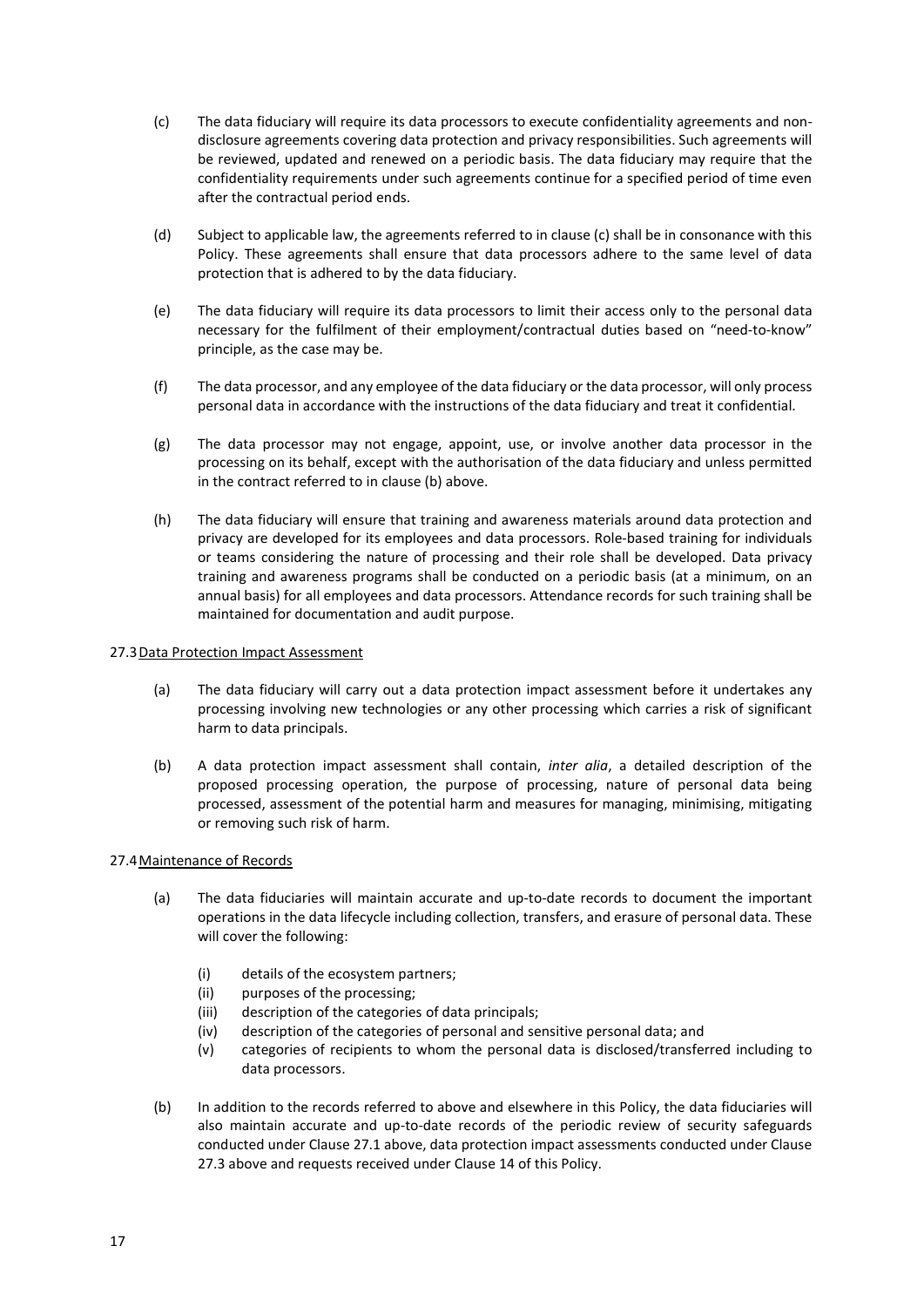# 27.5Audit

- (a) The data fiduciaries should maintain a strict audit trail of all processing activities which have access to any personal data, at all times. A record of how such personal data is processed by the data fiduciary should also be maintained in a manner that enables the audit and review of any use of such personal data..
- (b) Data fiduciaries should ensure that periodic audits of its data processors are conducted by third parties in accordance with relevant standards and certifications, as may be specified by the NDHM, to verify that such data processors process all personal data appropriately in compliance with the privacy notices, contracts/confidentiality agreements, this Policy and any policy relating to information security as may be notified from time to time.
- (c) If the data fiduciary decides to update any personal data in accordance with Clause 14.2 of this Policy, then the original personal data and an audit trail of the change shall be made available to the data principal. However, the updated personal data with a new version number shall be considered active.

# Chapter VI: Sharing of personal data and obligations of entities with whom personal data is shared

# 28. Sharing of personal data by data fiduciaries

.

- 28.1 Any personal data processed by a data fiduciary may be shared with an HIU in response to a request made by such HIU for personal data pertaining to the data principal, only where consent of the data principal is obtained in accordance with Chapter III of this Policy.
- 28.2 Where an HIU makes a request for accessing any personal data under Clause 28.1 above, the data fiduciary shall verify the consent shared with it, including whether such consent has been revoked by the data principal, and where the consent is valid, it shall share such data with the HIU strictly in accordance with Chapter III of this Policy.
- 28.3 A data fiduciary shall maintain a record of all consent obtained under this Policy, pursuant to which personal data has been shared by such fiduciary under this Policy in a manner that enables the audit and review of such data sharing.
- 28.4 Where the data principal has provided his/her consent for the sharing of their personal data under this Policy, it shall not be used, disclosed or shared by the data fiduciary or any HIU in any other manner or for any other purpose, except as provided in Chapter III of this Policy.

# 29. Sharing of de-identified or anonymised data by data fiduciaries

- 29.1 Data fiduciaries may make anonymised or de-identified data in an aggregated form available as per the procedure set out in Clause 29.5 below for the purpose of facilitating health and clinical research, academic research, archiving, statistical analysis, policy formulation, the development and promotion of diagnostic solutions and such other purposes as may be specified by the NDHM.
- 29.2 The NDHM shall set out a procedure through which any entity seeking access to anonymised or deidentified data under this Policy will be required to provide relevant information such as its name, purpose of use and nodal person of contact and, subject to approval being granted under this procedure, the anonymised or de-identified data under this Policy shall be made available to such entity on such terms as may be stipulated in this behalf.
- 29.3 Any entity which is provided access to de-identified or anonymised data shall not, knowingly or unknowingly, take any action which has the effect of re-identifying any data principal or of such data no longer remaining anonymised.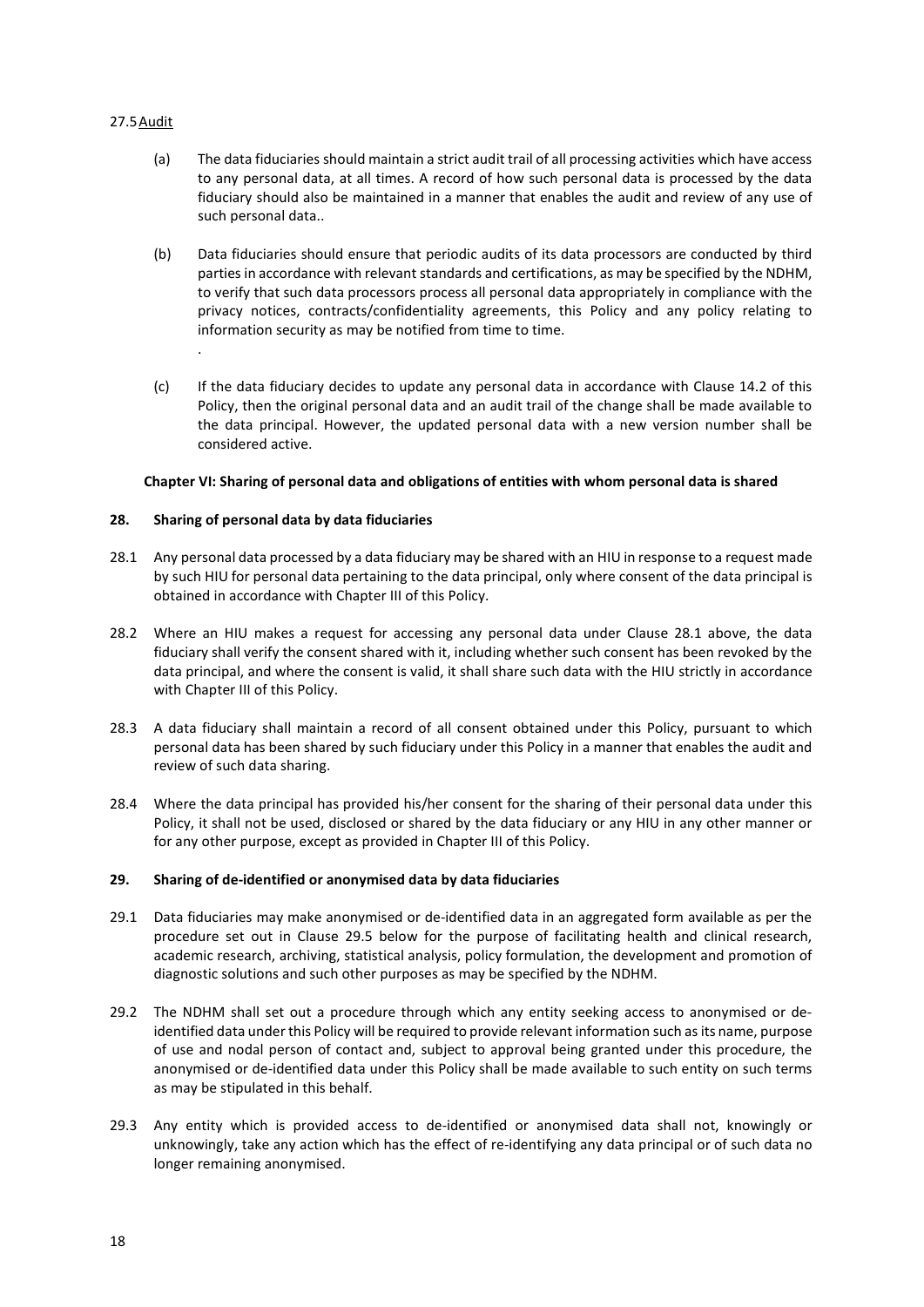- 29.4 The data fiduciary which is undertaking to anonymise or de-identify data under this Policy shall be responsible for ensuring compliance with the procedure for such anonymisation or de-identification as set out by the NDHM in Clause 29.5 and any non-compliance will be dealt with as per Clause 35.
- 29.5 The de-identification or anonymisation of data by a data fiduciary shall be done in accordance with technical processes and anonymisation protocols which may be specified by the NDHM in consultation with the MeitY.
- 29.6 The technical processes and anonymisation protocols referred to in Clause 29.5 above shall be periodically reviewed by the NDHM and such review shall have regard to the nature and sensitivity of the data being processed, the risks of re-identification of data principals and the robustness of the anonymisation protocols.

# 30. Obligations of HIUs upon sharing of personal data

- 30.1 In addition to the obligations set out in Chapter V, an HIU shall ensure that any personal data under this Policy:
	- (a) shall not be used by the HIU for any purpose other than what was specified to the data principal at the time of obtaining his/her consent under Chapter III of this Policy;
	- (b) shall not be disclosed further without obtaining the consent of the data principal for such disclosure in the manner as specified in Chapter III of this Policy; and
	- (c) shall be provided the same level of data protection as a data fiduciary under this Policy and only be processed in accordance with this Policy, specifically provisions under Chapter V of this Policy
	- (d) shall not be retained beyond the period necessary for the purpose specified while obtaining consent under Chapter III of this Policy.
- 30.2 An HIU shall follow the principle of data minimisation and shall obtain the consent of the data principal only for such personal data that is necessary for the purposes for which such consent is being sought.
- 30.3 An HIU shall take all reasonable steps, including providing the data principal with a copy of the personal data received by such HIU from a data fiduciary to ensure that the data principal can exercise the rights as mentioned in Clause 14 of this Policy.
- 30.4 An HIU shall maintain:
	- (a) a record of all personal data that is disclosed to any other entity, including the names of such entities, the time at which such personal data was disclosed and the categories of personal data which was disclosed; and
	- (b) to the extent reasonable, a record of how such personal data is used by the HIU in a manner which enables the audit and review of any use of such personal data.
- 30.5 Any entity with whom an HIU has shared personal data, after obtaining the consent of the data principal under Clause 30.1 above, shall be subject to the same obligations as the HIU under this Policy and shall only process such personal data in strict accordance with the terms of the consent which authorises such sharing of personal data.

# 31. Restrictions on sharing, circulating or publishing of personal data

- 31.1 Any personal data of the data principal shall not be published, displayed or posted publicly by any person or entity.
- 31.2 A database or record of any data which has been processed under this Policy shall not be made public, unless such database or record is in an anonymised/de-identified and aggregated form and is processed in accordance with the terms specified in Clauses 29.2 and 29.5 of this Policy.

# Chapter VII: Grievance Redressal and Compliance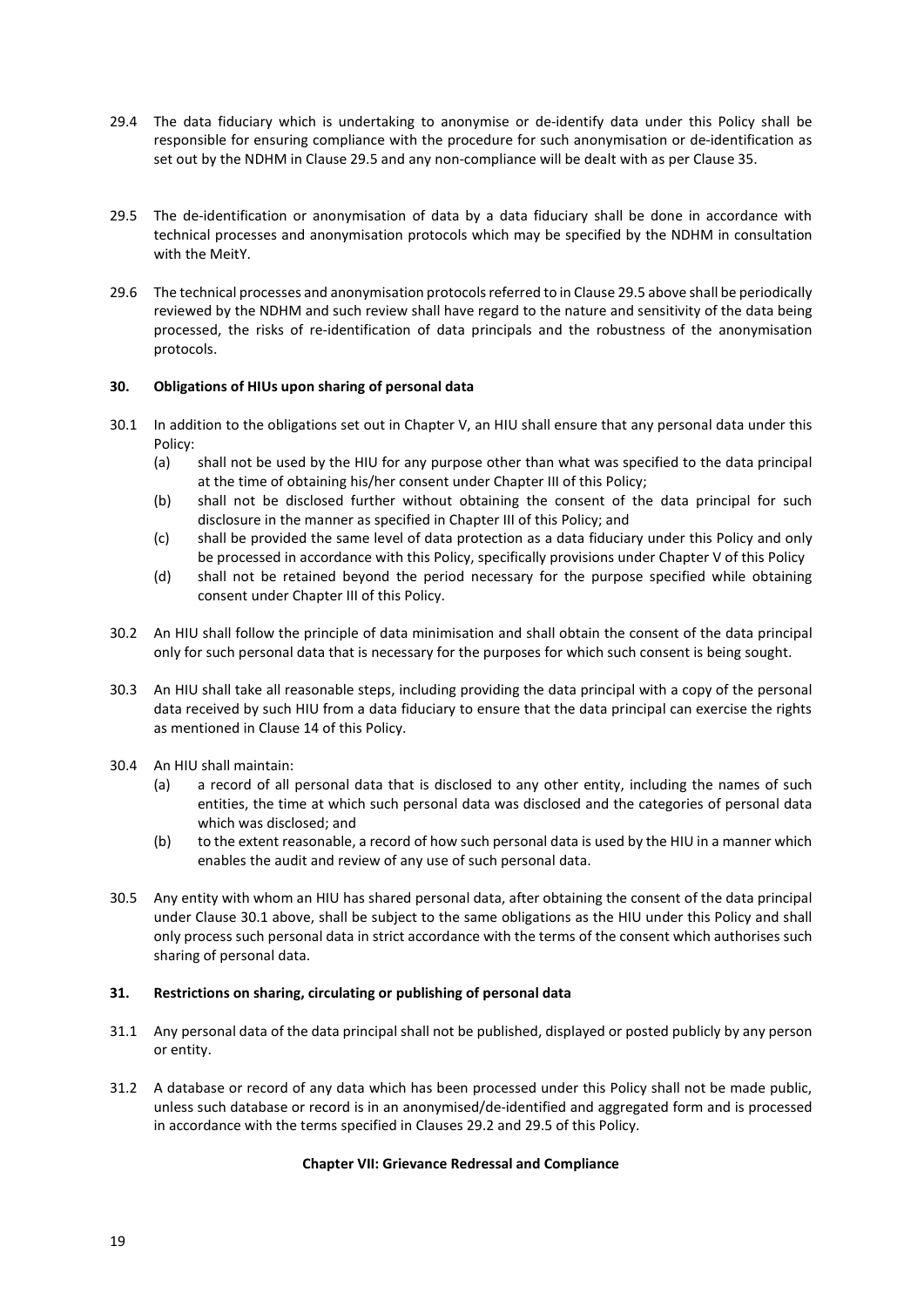### 32. Grievance redressal

- 32.1Data principals with inquiries and questions about the processing of their personal data may approach a designated officer of the data fiduciary (referred to as Data Protection Officer) in writing, through email or any other electronic means, as may be specified. The details of the Data Protection Officer shall be provided on the website of the data fiduciary along with the format and process for filing the inquiries/questions. It is clarified that where feasible, the data fiduciary may designate the Data Protection Officer as the Grievance Officer mentioned in Clause 32.2 below.
- 32.2A complaint can be made by the data principal regarding any contravention of this Policy which has caused or is likely to cause harm to such data principal. The data fiduciary shall have in place the procedure and effective mechanisms to redress the grievances of data principals efficiently and in a speedy manner. For this, the data fiduciary shall designate a Grievance Officer and publish his name and contact details on its website. The Grievance Officer shall redress the grievances of the data principal expeditiously but within one month from the date of receipt of grievance.
- 32.3In the event that a complaint is not resolved by the Grievance Officer of the data fiduciary as referred to under Clause 32.2 above, the matter may be referred to the NDHM-GRO in writing or through an email ID or any other electronic means provided under the grievance portal of NDHM website. The details of the NDHM-GRO shall be displayed on the website along with the procedure for contact and the format and processes for filing the above.
- 32.4Separately, in addition to the above, NDHM shall maintain procedures for addressing and responding to all inquiries from data principals about the processing of personal data. NDHM shall adequately publicise the existence of these procedures.

### 33. Personal Data Breach and Incident Management

- 33.1 The data fiduciary shall formulate and implement a personal data breach management procedure, which will be publicly displayed. The data fiduciary will also ensure that any instance of non-compliance with the provisions of this Policy, or any instance of unauthorised or accidental disclosure, acquisition, sharing, use, alteration, destruction of or loss of access to personal data that compromises the confidentiality, integrity or availability of personal data to a data principal is promptly notified to relevant entities as may be required by applicable law, including the Information Technology (The Indian Computer Emergency Response Team and Manner of Performing Functions and Duties) Rules, 2013.
- 33.2 The data fiduciary shall also notify any incidents referred to in Clause 33.1 and the actions taken pursuant to such incidents, to the NDHM in a timely manner.
- 33.3 Without prejudice to the foregoing, in the event of any incident of personal data breach, the person responsible for such breach shall be liable in accordance with the provisions of applicable law.

#### 34. Compliance and Policy Governance

- 34.1 The NDHM-DPO shall ensure adherence to this Policy and shall be responsible for compliance with all applicable laws in force in India.
- 34.2 All individuals and entities who are covered by this Policy must comply with its requirements, and where requested demonstrate such compliance.
- 34.3 This Policy may be revised from time to time. A copy of this policy together with any significant revisions shall be made publicly available on the NDHM website.

### 35. Non-compliance with this Policy

35.1 Where any person to whom this Policy is applicable is found to be in violation of any of its provisions, such person may not be permitted to participate in the NDHE. Additionally, any Facility ID or Healthcare